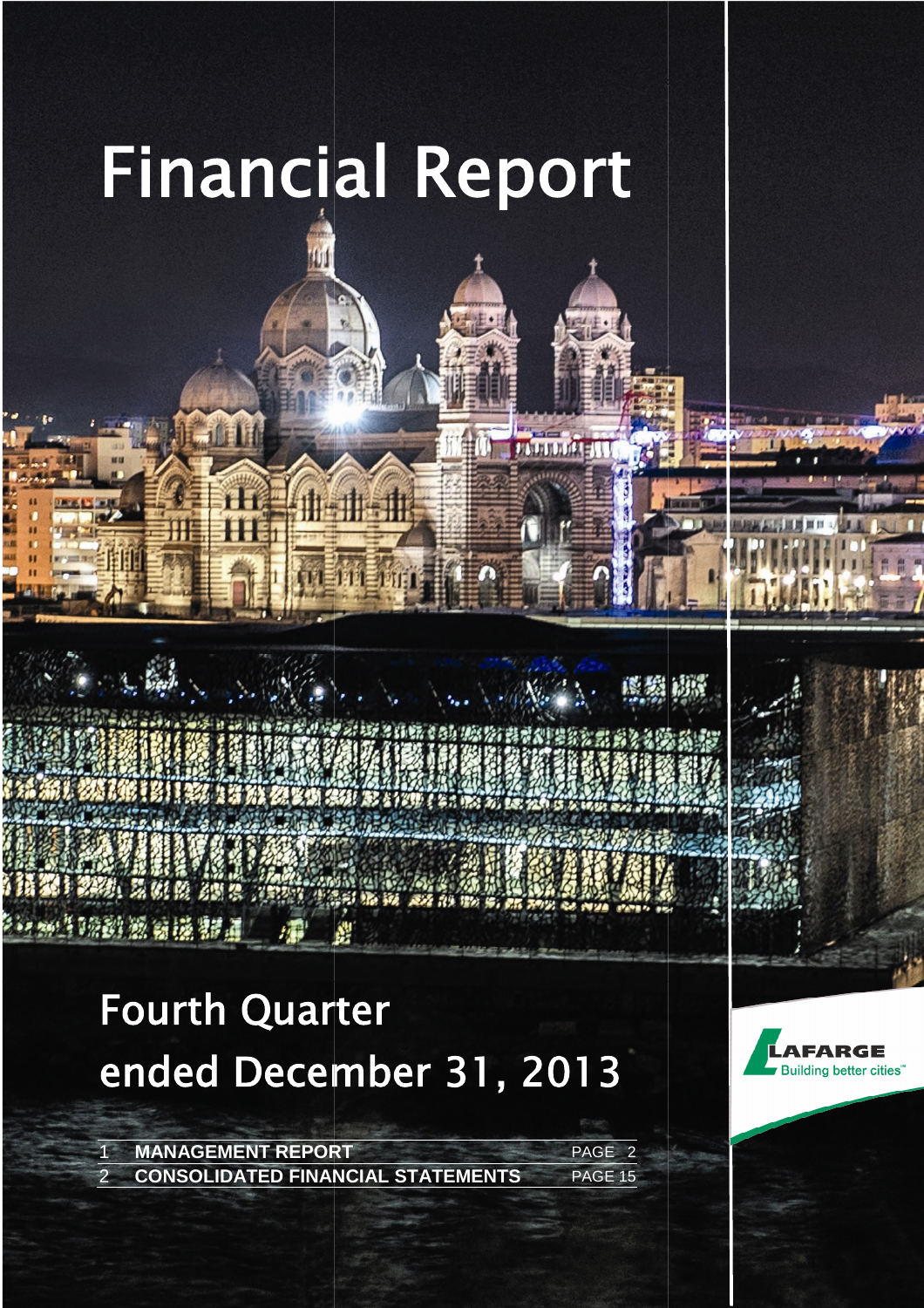

## *1. Management Report*

*The Board of Directors of Lafarge, chaired by Bruno Lafont, met on February 18, 2014 to approve the accounts for the period ended December 31, 2013. The statutory auditors have completed their audit on the consolidated financial statements. Their report is in the process of being issued.*

*Lafarge operates in a constantly evolving environment, which exposes the Group to risk factors and uncertainties in addition to the risk factors related to its operations. A detailed description of these risk factors and uncertainties is included in the section "Risk factors" of the company's Registration Document. The materialization of these risks could have a material adverse effect on our operations, our financial condition, our results, our prospects or our share price. There may be other risks that have not yet been identified or whose occurrence is not considered likely to have such a material adverse effect as of the date hereof.*

*Hereinafter, and in our other shareholder and investor communications, "current operating income" (COI) refers to the subtotal "operating income before capital gains, impairment, restructuring and other" on the face of the Group's consolidated statements of income. This measure excludes from our operating results those elements that are by nature unpredictable in their amount and/or in their frequency, such as capital gains, asset impairments and restructuring costs. While these amounts have been incurred in recent years and may recur in the future, historical amounts may not be indicative of the nature or amount of these charges, if any, in future periods. The Group believes that the subtotal "current operating income" is useful to users of the Group's financial statements as it provides them with a measure of our operating results which excludes these elements, enhancing the predictive value of our financial statements and provides information regarding the results of the Group's ongoing trading activities that allows investors to better identify trends in the Group's financial performance.*

*In addition, current operating income is a major component of the Group's key profitability measure, return on capital employed (which is calculated by dividing the sum of "operating income before capital gains, impairment, restructuring and other" and income from associates by the averaged capital employed). This measure is used by the Group internally to: a) manage and assess the results of its operations and those of its business segments, b) make decisions with respect to investments and allocation of resources, and c) assess the performance of management personnel. However, because this measure has limitations as outlined below, the Group limits the use of this measure to these purposes.*

*The Group's subtotal within operating income may not be comparable to similarly titled measures used by other entities. Further, this measure should not be considered as an alternative for operating income as the effects of capital gains, impairment, restructuring and other amounts excluded from this measure do ultimately affect our operating results and cash flows. Accordingly, the Group also presents "operating income" within the consolidated statement of income which encompasses all amounts which affect the Group's operating results and cash flows.*

*EBITDA is defined as the current operating income before depreciation and amortization on tangible and intangible assets and is a non-GAAP financial measure.*

*Amounts are generally expressed in million euros and variations like-for-like are variations at constant scope and exchange rates, unless indicated otherwise.*

*2012 figures were restated to reflect the impact of the amendments to IAS 19. Additional information is provided in the notes to the consolidated financial statements.*

*This document contains forward-looking statements. Such forward-looking statements do not constitute forecasts regarding results or any other performance indicator, but rather trends or targets, as the case may be, including with respect to plans, initiatives, events, products, solutions and services, their development and potential. Although Lafarge believes that the expectations reflected in such forward-looking statements are based on reasonable assumptions as at the time of publishing this document, investors are cautioned that these statements are not guarantees of future performance. Actual results may differ materially from the forward-looking statements as a result of a number of risks and uncertainties, many of which are difficult to predict and generally beyond the control of Lafarge, including but not limited to the risks described in the Lafarge's annual report available on its Internet website (www.lafarge.com) and uncertainties related to the market conditions and the implementation of our plans. Accordingly, we caution you against relying on forward looking statements. Lafarge does not undertake to provide updates of these forward-looking statements.*

*More comprehensive information about Lafarge may be obtained on its Internet website (www.lafarge.com), including under "Regulated Information" section.*

*This document does not constitute an offer to sell, or a solicitation of an offer to buy Lafarge shares.*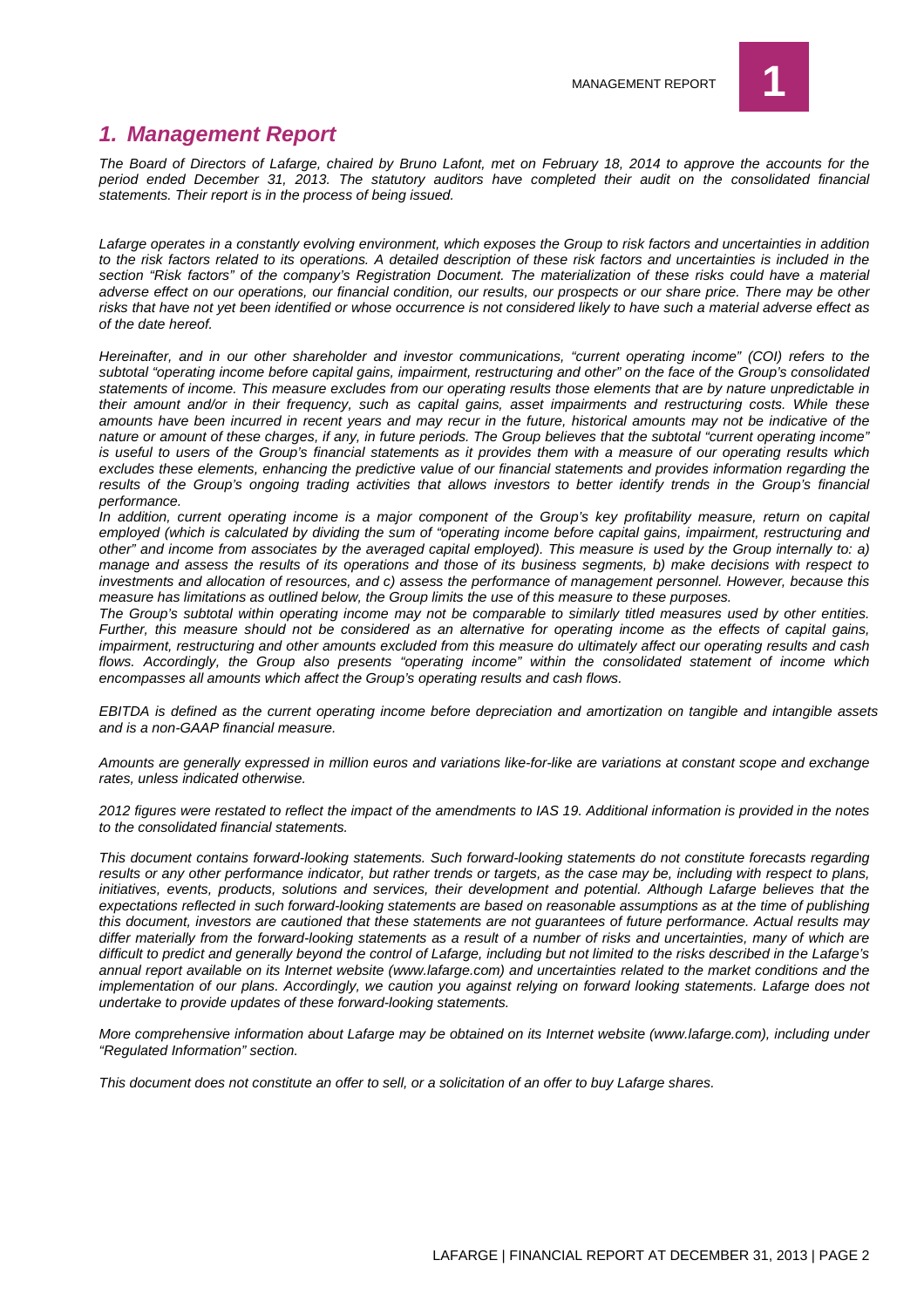## *1.1 Consolidated key figures*

## *Summary of the key figures*

|                                | <b>12 Months</b> |        | Variation | Variation<br>like-for- | 4 <sup>th</sup> Quarter |       | Variation | Variation<br>like-for- |
|--------------------------------|------------------|--------|-----------|------------------------|-------------------------|-------|-----------|------------------------|
| <b>Volumes</b>                 | 2013             | 2012   |           | like $(4)$             | 2013                    | 2012  |           | like $(4)$             |
| Cement (MT)                    | 136.8            | 141.1  | $-3%$     |                        | 34.9                    | 34.8  |           | 3%                     |
| Pure Aggregates (MT)           | 192.8            | 188.3  | 2%        |                        | 49.2                    | 47.1  | 4%        | 2%                     |
| RMX-Concrete (Mm3)             | 30.7             | 31.8   | $-3%$     | $-1\%$                 | 7.5                     | 7.8   | $-4%$     | -2%                    |
| <b>Sales</b>                   | 15,198           | 15,816 |           | 2%                     | 3,714                   | 3,809 |           |                        |
| <b>EBITDA</b>                  | 3,102            | 3,423  | $-9%$     | 2%                     | 793                     | 844   | $-6%$     | 14%                    |
| <b>EBITDA Margin</b>           | 20.4%            | 21.6%  | -120bps   | 10bps                  | 21.4%                   | 22.2% | -80bps    | 170bps                 |
| COI                            | 2,075            | 2.413  | $-14%$    | 3%                     | 529                     | 591   | $-10%$    | 20%                    |
| Net income – Group share $(1)$ | 601              | 365    | 65%       |                        | 213                     | 83    | nm        |                        |
| Earnings per share (euros) (2) | 2.09             | 1.27   | 65%       |                        | 0.74                    | 0.29  | nm        |                        |
| Free Cash Flow <sup>(3)</sup>  | 864              | 884    | $-2%$     |                        | 504                     | 673   | $-25%$    |                        |
| Net Debt                       | 10,330           | 11,317 | $-9%$     |                        |                         |       |           |                        |

nm: not meaningful

*Sales*

(1) Net income attributable to the owners of the parent of the Group

(2) Based on an average number of shares outstanding of 287.3 million for 2013 and 287.1 million for 2012 ; 287.3 million for the fourth quarter 2013 and 287.1 million for the fourth quarter 2012

(3) Defined as the net cash generated or used in continuing operating activities less sustaining capital expenditures<br>(4) Like-for-like variations are calculated at constant scope and exchange rates, and neutralize the imp

(4) Like-for-like variations are calculated at constant scope and exchange rates, and neutralize the impact of carbon credit sales and one-time gains. The<br>impact of the depreciation of the UK assets that was stopped from M venture with Tarmac on January 7<sup>th</sup>, 2013 is included in the scope effect (80 million euros of additional depreciation in 2013).

## *Sales and EBITDA by geographical zone and by business line*

| -----                    |                  |        |           |                 |                               |                                                                  |                         |       |                                                                   |
|--------------------------|------------------|--------|-----------|-----------------|-------------------------------|------------------------------------------------------------------|-------------------------|-------|-------------------------------------------------------------------|
|                          | <b>12 Months</b> |        | Variation | Scope           | Foreign<br>Exchange<br>Effect | Variation<br>at<br>constant<br>scope<br>and<br>exchange<br>rates | 4 <sup>th</sup> Quarter |       | <b>Variation</b> at<br>constant<br>scope and<br>exchange<br>rates |
|                          | 2013             | 2012   |           |                 |                               |                                                                  | 2013                    | 2012  |                                                                   |
| By geographical zone     |                  |        |           |                 |                               |                                                                  |                         |       |                                                                   |
| North America            | 3.137            | 3,375  | $-7%$     | $-7%$           | -5%                           | 5%                                                               | 767                     | 824   | 9%                                                                |
| Western Europe           | 3,256            | 3,181  | 2%        | 5%              |                               | -3%                                                              | 802                     | 748   | $-1%$                                                             |
| Central & Eastern Europe | 1,145            | 1,270  | $-10%$    | $-1%$           | $-1%$                         | $-8%$                                                            | 258                     | 281   | $-1%$                                                             |
| Middle East and Africa   | 4.067            | 4,283  | $-5%$     |                 | $-7%$                         | 2%                                                               | 1.035                   | 1,017 | 9%                                                                |
| Latin America            | 869              | 961    | $-10%$    | $-4%$           | $-11%$                        | 5%                                                               | 192                     | 232   | 6%                                                                |
| Asia                     | 2,724            | 2,746  | $-1\%$    |                 | $-6%$                         | 5%                                                               | 660                     | 707   | 4%                                                                |
| By business line         |                  |        |           |                 |                               |                                                                  |                         |       |                                                                   |
| Cement                   | 9.657            | 10,373 | $-7%$     | -3%             | -5%                           | 1%                                                               | 2.346                   | 2,474 | 6%                                                                |
| Aggregates & Concrete    | 5,451            | 5,353  | 2%        | 4%              | -5%                           | 3%                                                               | 1.348                   | 1,313 | 4%                                                                |
| Holding and others       | 90               | 90     |           |                 |                               |                                                                  | 20                      | 22    |                                                                   |
| <b>TOTAL</b>             | 15,198           | 15,816 |           | $-3.9\% -0.4\%$ | $-5.1%$                       | 1.6%                                                             | 3,714                   | 3,809 | 5%                                                                |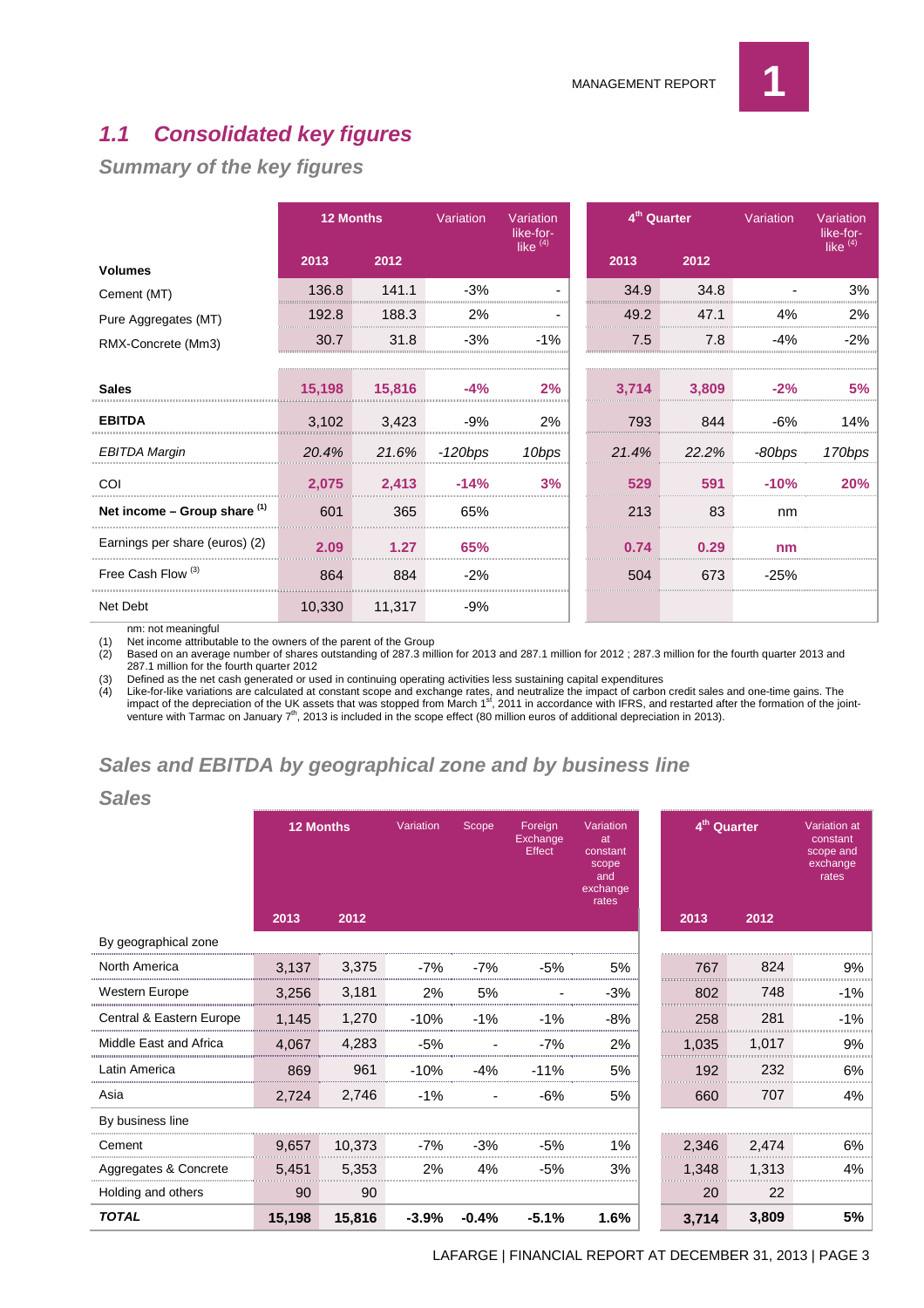

#### *EBITDA*

|                                         | <b>12 Months</b> |       | Variation | Scope  | Foreign<br>Exchange<br>Effect | CO <sub>2</sub> and<br>one-time<br>effects | Variation<br>like-for-<br>like $(2)$ |                  | 4 <sup>th</sup> Quarter | Variation<br>like-for-<br>like $(2)$ |
|-----------------------------------------|------------------|-------|-----------|--------|-------------------------------|--------------------------------------------|--------------------------------------|------------------|-------------------------|--------------------------------------|
|                                         | 2013             | 2012  |           |        |                               |                                            |                                      | 2013             | 2012                    |                                      |
| By geographical zone                    |                  |       |           |        |                               |                                            |                                      |                  |                         |                                      |
| North America                           | 560              | 558   |           | $-10%$ | $-7%$                         | $-1\%$                                     | 18%                                  | 143<br>,,,,,,,,, | 160                     | 26%                                  |
| Western Europe <sup>(1)</sup>           | 354              | 507   | $-30%$    | $-4%$  |                               | $-10%$                                     | $-16%$                               | 94               | 106                     | 8%                                   |
| Central & Eastern Europe <sup>(1)</sup> | 201              | 256   | $-21%$    |        |                               | $-7%$                                      | $-14%$                               | 50<br>           | 42                      | 65%                                  |
| Middle East and Africa                  | 1.153            | 1,242 | $-7%$     |        | $-7%$                         |                                            |                                      | 297              | 295                     | 10%                                  |
| Latin America                           | 240              | 296   | $-19%$    | $-4%$  | $-9%$                         | $-5%$                                      | $-1\%$                               | 55               | 85                      | 2%                                   |
| Asia                                    | 594              | 564   | 5%        |        | -8%                           |                                            | 13%                                  | 154              | 156                     | 11%                                  |
| By business line                        |                  |       |           |        |                               |                                            |                                      |                  |                         |                                      |
| Cement <sup>(1)</sup>                   | 2,665            | 2,983 | $-11\%$   |        |                               |                                            | 2%                                   | 677              | 740                     | 10%                                  |
| Aggregates & Concrete                   | 464              | 479   | $-3%$     |        |                               |                                            | 1%                                   | 140              | 143                     | 13%                                  |
| Holding and others                      | (27)             | (39)  |           |        |                               |                                            |                                      | (24)             | (39)                    |                                      |
| TOTAL <sup>(1)</sup>                    | 3,102            | 3,423 | -9%       | $-2%$  | -6%                           | $-3%$                                      | 2%                                   | 793              | 844                     | 14%                                  |

(1) Impacted by 85 million euros lower sales of carbon credits for the year (16 million euros lower proceeds in the fourth quarter): - Western Europe: 62 million euros lower proceeds (11 million euros sold in 2013 versus 73 million euros sold in 2012) and 6 million euros lower

proceeds in the fourth quarter

- Central and Eastern Europe: 23 million euros lower proceeds (3 million euros sold in 2013 versus 26 million euros sold in 2012) and 10 million euros lower proceeds in the fourth quarter

(2) Like-for-like variations are calculated excluding the carbon credit sales and one-time gains, and at constant scope and exchange rates

## *1.2. Review of operations and financial results*

*All data regarding sales, sales volume and EBITDA include the proportional contributions of our proportionately consolidated subsidiaries.*

*When we analyze our volumes and sales trends per country, and unless specified, we comment on the domestic volumes and sales both originating and completed within the relevant geographic market, and thus exclude export sales and volumes.*

### *Group highlights for the year 2013 and the fourth quarter 2013*

- Volumes continued to improve, supported by ongoing growth in most emerging markets, the recovery in the United States and stabilizing Europe, confirming Q3 trends. Adverse exchange rates continued to weigh on sales and EBITDA (respectively -259 million euros and -63 million euros in the quarter).
- With a total of 670 million euros generated (450 million euros from cost savings and 220 million euros from innovation measures), the Group has reached its 2013 objective (originally targeting 650 million euros, with 200 million euros from innovation and 450 million euros from cost reduction).
- Q4 EBITDA grew 14% on a like for like basis, increasing in all regions, driven by higher volumes, firm prices and the acceleration of cost reductions and innovation measures. The solid performance in North America, Middle East / Africa and Asia in particular supported this growth. EBITDA margin in the quarter improved 170 basis points on a like for like basis.
- Net income Group Share in the quarter, at 213 million euros benefited from gains on divestments.
- Net debt was reduced by 1 billion euros over the year as the Group continued to take targeted actions to deleverage, and stood at 10.3 billion euros on December 31. Since then, we have secured 380 million euros which have already been finalized.
- The Group confirms its objective to deliver its 2012-2015 plan by the end of 2014, with at least 600 million euros of EBITDA coming from cost reduction and innovation measures in 2014 and to reduce net debt below 9 billion euros.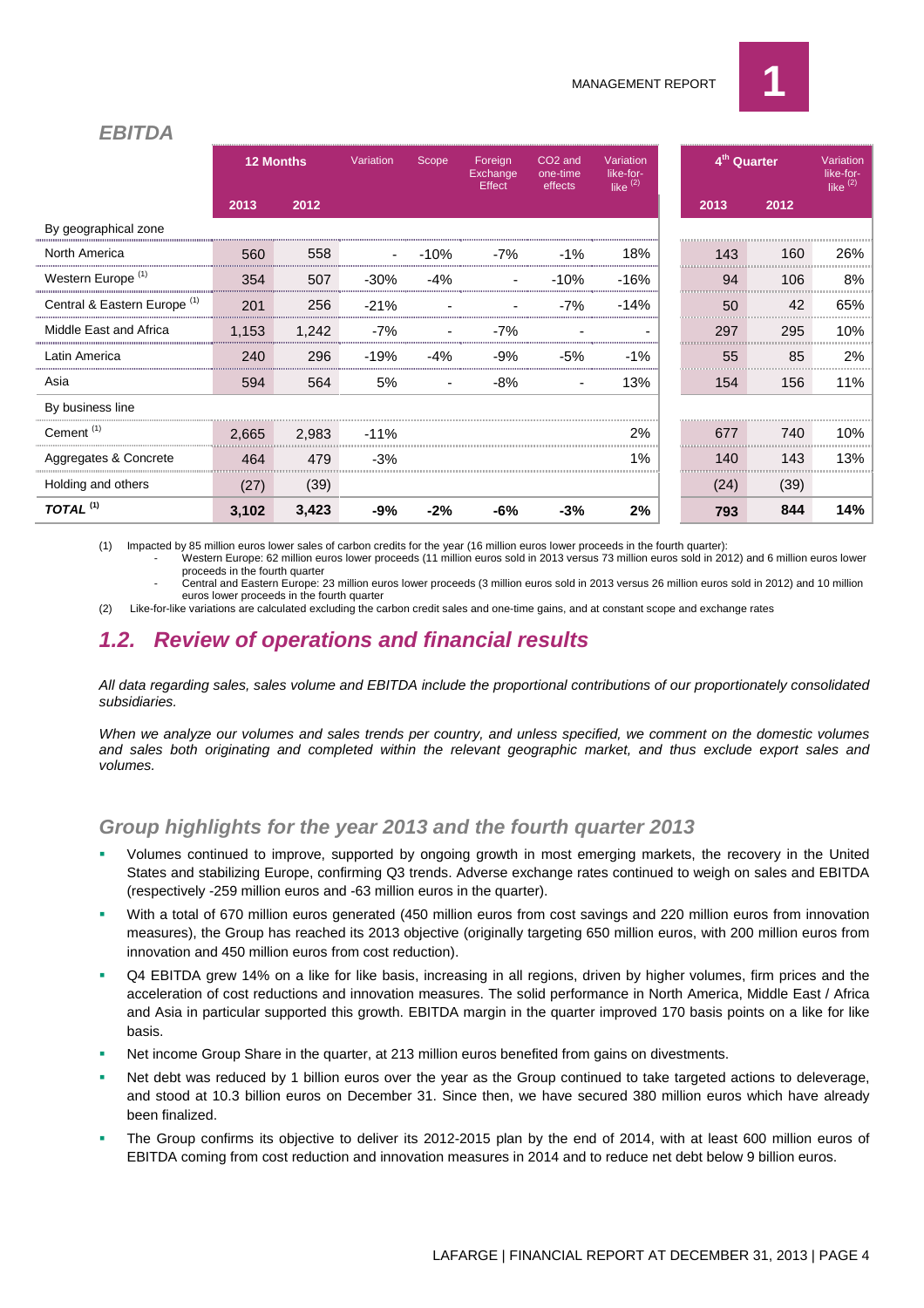

#### *Overview of operations: Sales and EBITDA*

After a first semester marked by a low volume environment, the second half of 2013 experienced more positive trends versus last year in most countries, benefitting from continuing recovery in the residential market in the United States, sustained growth in Middle East and Africa and in Asia and stabilizing volumes in Europe. In parallel, the Group pursued its efforts on self-help measures, with a total of 670 million euros of additional EBITDA generated for the year from performance and innovation measures, and a net debt reduced by 1 billion euros through targeted divestments achieved at attractive conditions.

Consolidated sales, at 15,198 million euros in 2013 (3,714 million euros in the fourth quarter), were down 4% versus last year.

Currency impacts were unfavorable (-5.1% or -756 million euros in 2013 and -7.5% and -259 million euros in the fourth quarter), overshadowing the organic growth experienced in many countries. They were mainly due to the depreciation of the Canadian and US dollars, the South African rand, the Egyptian pound, the Brazilian real and the Indian rupee versus the euro. Net changes in the scope of consolidation had a slightly negative impact on sales (-0.4% or -90 million euros on the full year sales). The combined effect of the divestment of two plants located in Missouri and Oklahoma (United States), the deconsolidation of our Mexican cement operations now combined with Elementia assets from August 2013 and the disposal of our Ukrainian and Honduras cement activities (completed end of September 2013 and mid-November 2013, respectively) was partly offset by the net impact of the consolidation of the joint-venture with Tarmac in the United Kingdom.

At constant scope and exchange rates, consolidated sales were up 2% in the year, supported by improved prices across all of our product lines to address cost inflation. The volume progression experienced in the second half of the year offset the impact of the volume decrease in the first semester. Sales were up in all regions but Europe. Sales grew solidly by 5% in the fourth quarter, with an improved volume environment and firm prices.

EBITDA declined in the quarter and in the year, impacted by an adverse impact of foreign currency variations (-6% for the year and -8% in the quarter), a negative effect of the changes in scope (-2% in the year, -4% in the quarter) and the unfavourable evolution of one-time gains<sup>1</sup> and CO2 proceeds<sup>2</sup>.

Like for like, EBITDA improved 2% in 2013, thanks to the combined effect of our performance and innovation measures and price increases that more than offset cost inflation and the adverse 56 million euros impact of a reduction of our inventories. In the fourth quarter, EBITDA improved a solid 14%, supported by an acceleration of our cost reduction actions and despite an adverse 20 million euros impact of a further reduction of our inventories in the quarter. The Group continued to actively increase prices although the impact on EBITDA for the year was limited by price adjustments in a few number of countries and adverse mix effects. The Group generated 450 million euros of EBITDA through cost reduction measures and 220 million euros through innovation initiatives in 2013 (160 million euros and 40 million euros in the fourth quarter, respectively), achieving its 2013 objective.

*fourth quarter 2012).*

*<sup>1</sup> One-time gains : 20 million euros in the the first quarter 2013 and 39 million euros in the fourth quarter 2012 2 14 million euros of CO2 sales sold in 2013 (in the fourth quarter) versus 99 million euros in 2012 (of which 30 million euros sold in the*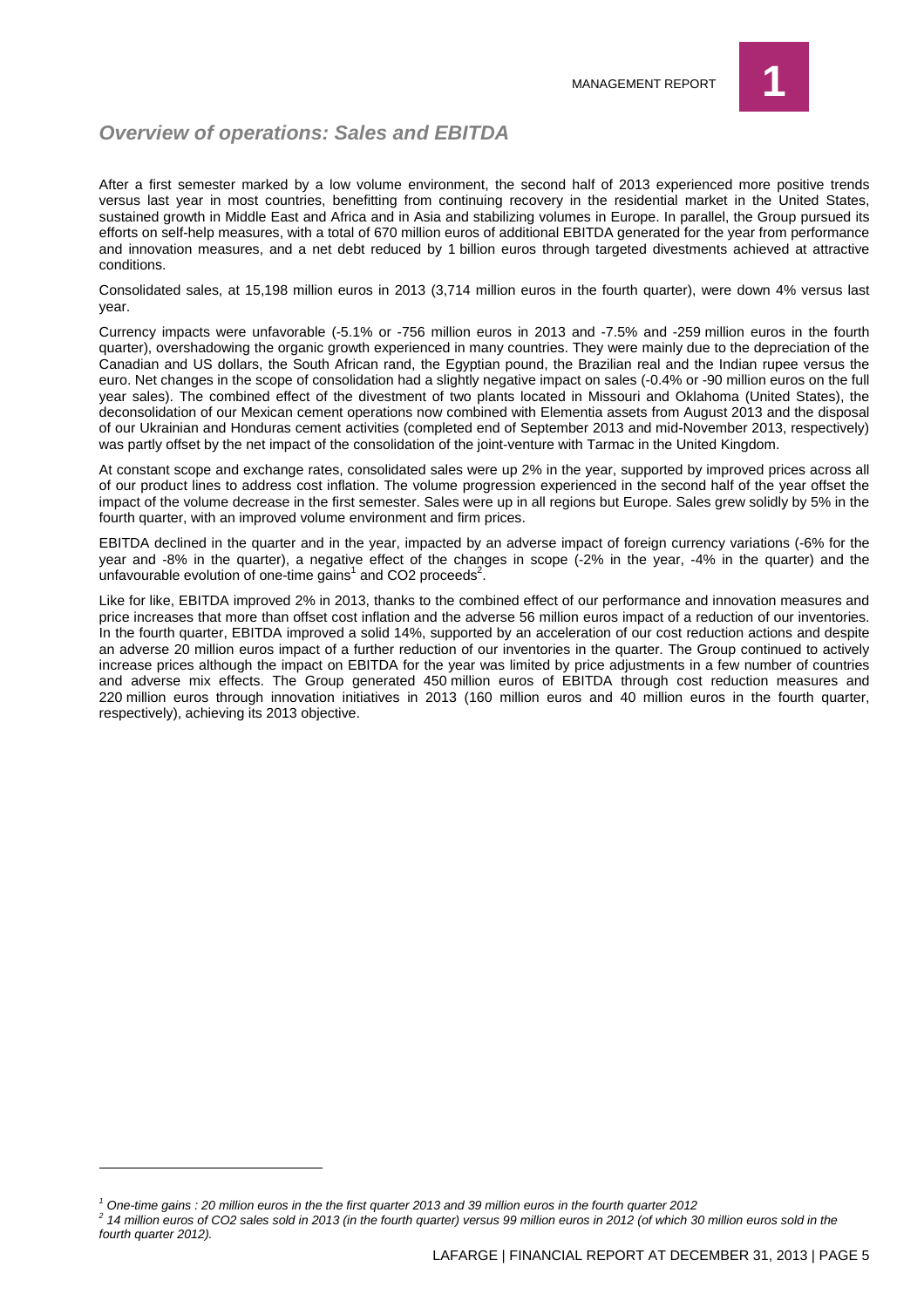

#### *Review of operations by region*

*North America - Visible Operating Leverage in the Second Half of the Year and Strong Cost Reductions*

|                        | <b>12 Months</b>                         |       | Variation | Variation<br>like-for-<br>like $(1)$ | 4 <sup>th</sup> Quarter |       | Variation | Variation<br>like-for-<br>like $(1)$ |
|------------------------|------------------------------------------|-------|-----------|--------------------------------------|-------------------------|-------|-----------|--------------------------------------|
| Volumes                | 2013                                     | 2012  |           |                                      | 2013                    | 2012  |           |                                      |
| Cement (MT)            | 11.3                                     | 12.8  | $-12%$    | $-3%$                                | 2.9                     | 3.0   | $-6%$     | 3%                                   |
| Pure Aggregates (MT)   | 92.3                                     | 97.2  | $-5%$     | $1\%$                                | 23.5                    | 24.7  | $-5%$     | 1%                                   |
| RMX-Concrete (Mm3)     | 6.2<br>,,,,,,,,,,,,,,,,,,,,,,,,,,,,,,,,, | 6.5   | -4%       | 2%                                   | 1.5                     | 1.7   | $-5%$     | 1%                                   |
|                        |                                          |       |           |                                      |                         |       |           |                                      |
| Sales (million euros)  | 3,137                                    | 3,375 | $-7%$     | 5%                                   | 767                     | 824   | $-7%$     | 9%                                   |
| EBITDA (million euros) | 560                                      | 558   |           | 18%                                  | 143                     | 160   | $-11%$    | $26\%^{(2)}$                         |
| <b>EBITDA Margin</b>   | 17.9%                                    | 16.5% | 140bps    | 190bps                               | 18.6%                   | 19.4% | -80bps    | 250bps                               |
| COI (million euros)    | 405                                      | 360   | 13%       | 32%                                  | 105                     | 111   | $-5%$     | 43%                                  |

(1) Variations like-for-like are calculated at constant scope and exchange rates, and excluding the one-time gains recorded for pensions (24million

euros in Q4 2012 and 20 million euros in Q1 2013). (2) EBITDA variation in the fourth quarter: gross variation: -11%; scope impact: -7%; FX impact: -9%; Q4 2012 one-time gains impact: -21%; lfl: +26%

Overall, market trends are solid in the region, on the back of the recovery in the residential sector in the United States and the well-oriented economy in Western Canada. The second half of the year was marked by volume growth across all product lines, after a first semester 2013 affected by adverse weather in our relevant regions in the United States, as well as floods across Canada.

The region was impacted by targeted divestments achieved in line with the Group's strategy of focusing on the most promising geographic areas in the US and by the depreciation of the Canadian dollar. Changes in scope had a negative impact on 2013 sales of -7%, or -227 million euros, reflecting the divestment of two plants located in Missouri and in Oklahoma at the end of November 2012, together with other smaller disposals of aggregates quarries. Foreign exchange variations also lowered sales with the depreciation of the Canadian and US dollar against the euro (negative impact of -5%, or -159 million euros, on 2013 sales).

At constant scope and exchange rates, sales were up 5% compared to last year and a healthy 9% in the fourth quarter, with solid price gains across all product lines and volumes back to positive territory in the second half of the year.

- **In the United States**, housing starts continued to improve, exceeding 900,000 units in 2013, while constrained public spending continued to weigh on civil engineering. In this context, volumes grew solidly in the second half of the year, supported by the recovery in the residential segment and partly catching up after a first semester impacted by adverse weather in the Northeast region. Like-for-like annual cement and ready-mix sales volumes decreased 3% and 2%, respectively, while yearly aggregates sales volumes were slightly up 1%. Prices remained firmly up in all product lines, driving sales up both in the quarter and for the year.
- **In Canada,** sales increased both in the quarter and in the year, under the combined effect of price gains and solid growth in Western Canada more than offsetting a soft market in Quebec. Like-for-like annual cement sales volumes decreased 2%, while 2013 aggregates and ready-mix sales volumes improved 2% and 3%, respectively, supported by several projects in Western Canada.

EBITDA increased 18% versus last year like-for-like<sup>3</sup> (26% in the fourth quarter), benefiting from operating leverage as volumes recovered as well as solid pricing and a continuous focus on cost-saving and innovation measures, and despite a negative impact of stock movements (26 million euros in 2013, 13 million euros in the fourth quarter).

*<sup>3</sup> at constant scope and exchange rates, and excluding the one-time gains recorded for pensions (24 million euros in Q4 2012 and 20 million euros in Q1 2013).*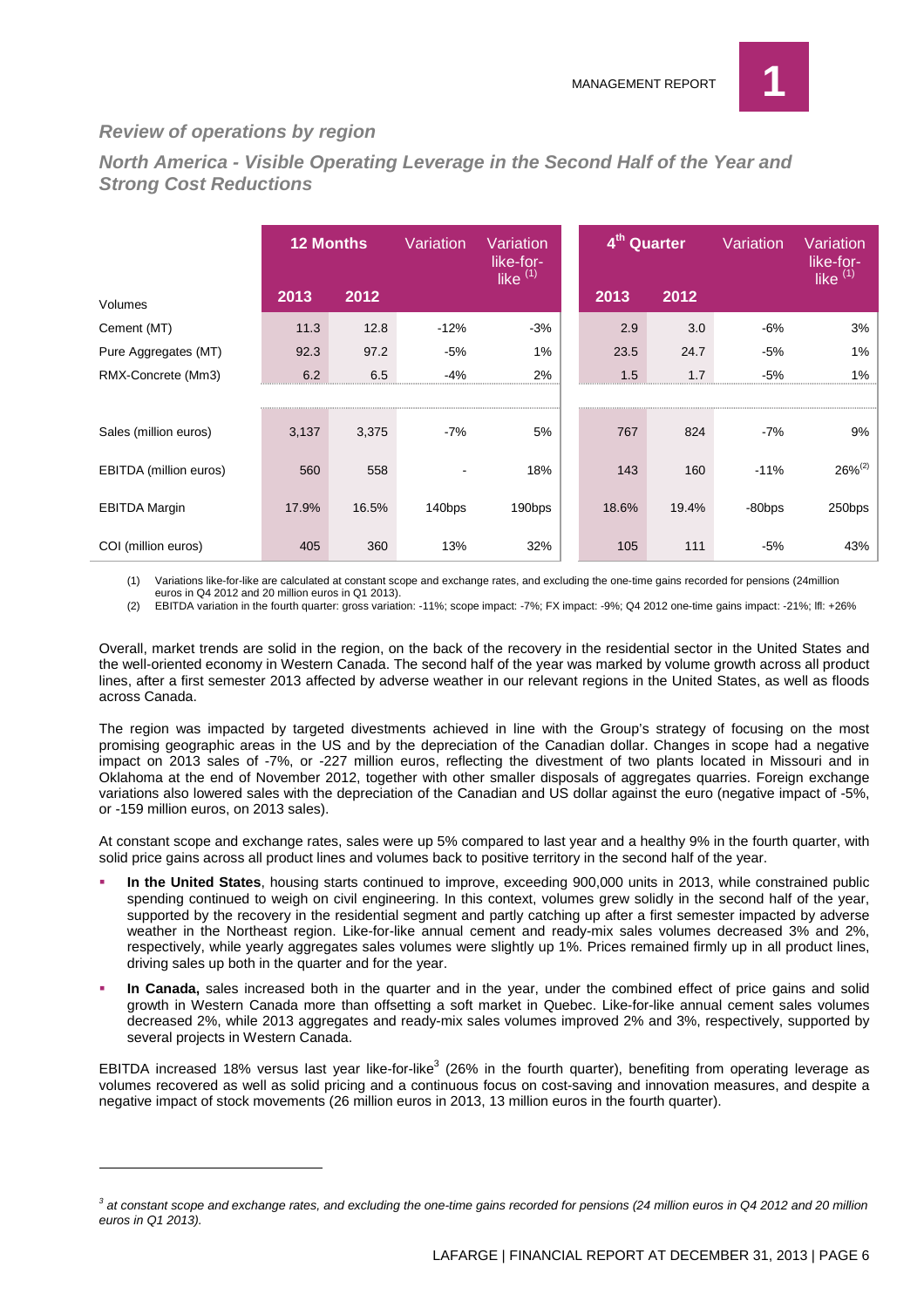

*Western Europe - Cost-Cutting in a Challenging Environment; Improving Situation in the Fourth Quarter*

|                                       | <b>12 Months</b> |       | Variation  | Variation<br>like-for- | 4 <sup>th</sup> Quarter |       | Variation  | Variation<br>like-for- |
|---------------------------------------|------------------|-------|------------|------------------------|-------------------------|-------|------------|------------------------|
| Volumes                               | 2013             | 2012  |            | like $(2)$             | 2013                    | 2012  |            | like $(2)$             |
| Cement (MT)                           | 14.0             | 16.4  | $-14%$     | $-3%$                  | 3.4                     | 3.9   | $-12%$     | -1%                    |
| Pure Aggregates (MT)                  | 59.4             | 50.9  | 17%        | $-3%$                  | 14.9                    | 12.2  | 22%        | 1%                     |
| RMX-Concrete (Mm3)                    | 9.1              | 9.8   | $-7%$      | $-5%$                  | 2.3                     | 2.3   | $-3%$      | $-1%$                  |
|                                       |                  |       |            |                        |                         |       |            |                        |
| Sales (million euros)                 | 3,256            | 3,181 | 2%         | $-3%$                  | 802                     | 748   | 7%         | -1%                    |
| EBITDA (million euros) <sup>(1)</sup> | 354              | 507   | $-30%$     | $-16%$                 | 94                      | 106   | $-11%$     | 8%                     |
| EBITDA Margin <sup>(1)</sup>          | 10.9%            | 15.9% | $-500$ bps | $-170$ bps             | 11.7%                   | 14.2% | $-250$ bps | 100bps                 |
| COI (million euros) $(1)(3)$          | 87               | 316   | $-72%$     | $-34%$                 | 20                      | 57    | $-65%$     | 41%                    |

(1) Impacted by lower carbon credit sales: 62 million euros versus the year 2012, and 6 million euros versus the fourth quarter 2012<br>(2) Variations like-for-like are calculated excluding the carbon credit sales, and at con

(2) Variations like-for-like are calculated excluding the carbon credit sales, and at constant scope and exchange rates

(3) The COI was impacted by the restarting of the depreciation of the assets in the UK: 80 million euros of additional depreciation in 2013 versus 2012, included in the scope impacts.

In Western Europe, the market trends continued to ease in the fourth quarter, stabilizing at a low level.

Changes in the scope of consolidation had a net positive impact on sales, reflecting the impact of the completion of the Lafarge Tarmac joint venture in the United Kingdom in January 2013. The effects of the divestments of some assets required by the competition authorities (notably a 1.4MT cement capacity plant and some ready-mix plants) and the deconsolidation of 50% of the remaining assets of Lafarge were more than offset by the impact of the integration of 50% of the assets brought by Tarmac into the joint-venture. The impact of foreign exchange rates was negligible.

At constant scope and exchange rates, sales were down 3% versus last year (down 1% in the fourth quarter), mainly driven by volume trends.

- **In France**, the construction market was quite resilient, supported by several infrastructure projects and investments ahead of local elections expected in 2014. The level of activity for the residential sector remains quite low, with housing starts at 332,000 units in 2013, down 4% versus last year. Annual cement, aggregates and ready-mix volumes were down 3%, 3% and 4% versus last year, respectively, showing a stabilization from the second quarter.
- **In the UK**, the construction market was down in the first quarter of the year, but progressively improved from the second quarter, supported by the housing segment. The joint venture Lafarge Tarmac started in January 2013. Overall, our sales went up in the quarter and in the year, reflecting a higher proportion of aggregates and asphalt and paving sales from the assets contributed to the JV by Tarmac.
- Activity in **Spain and Greece** remained affected by the economic environment. In Spain, both the residential and the infrastructure sectors continued to be hampered by severe cuts in spending made to address the public deficit, but our cement sales volumes were flat, helped by lower margin sales of clinker. In Greece, cement volumes were down 8% versus last year; in the second half of the year though, our volumes benefited from an upswing, with GDP contraction beginning to slow down and construction activity slightly increasing from low levels. In a challenging environment, mitigating actions, such as cost-saving, adapting our industrial network and focusing on innovation and the development of exports continue to be deployed in these two countries.

EBITDA was affected by lower carbon credit sales versus 2012 (impact of 62 million euros for the full year, 6 million euros in the fourth quarter) and by the scope impact on the UK (negative impact of 42 and 10 million euros on 2013 and the fourth quarter, respectively). Excluding these impacts, and at constant foreign exchange rates, EBITDA was down 16% versus last year, but up 8% in the fourth quarter, with an acceleration of the cost-cutting initiatives.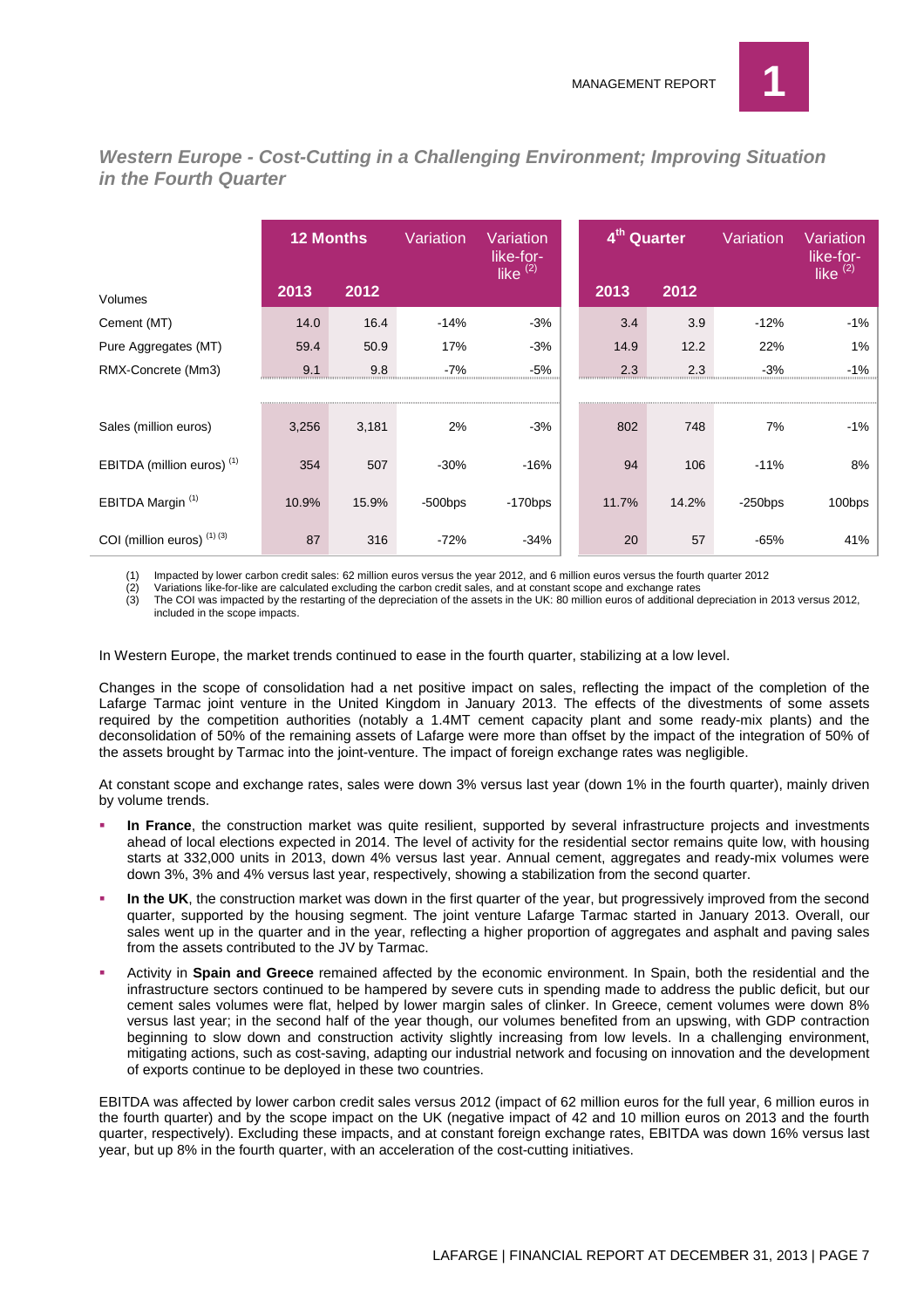

*Central and Eastern Europe - Limited Infrastructure Spending Weighed on Volumes in the First Half of the Year*

|                                       | <b>12 Months</b> |       | Variation  | Variation<br>like-for-<br>like <sup>(2)</sup> | 4 <sup>th</sup> Quarter |       | Variation | Variation<br>like-for-<br>like $(2)$ |
|---------------------------------------|------------------|-------|------------|-----------------------------------------------|-------------------------|-------|-----------|--------------------------------------|
| Volumes                               | 2013             | 2012  |            |                                               | 2013                    | 2012  |           |                                      |
| Cement (MT)                           | 12.5             | 13.2  | $-6%$      | $-5%$                                         | 2.7                     | 2.8   | $-5%$     | $-1\%$                               |
| Pure Aggregates (MT)                  | 20.7             | 22.3  | $-7%$      | $-8%$                                         | 5.6                     | 5.7   | $-3%$     | $-3%$                                |
| RMX-Concrete (Mm3)                    | 1.6              | 1.5   | 6%         | 6%                                            | 0.4                     | 0.3   | 24%       | 24%                                  |
|                                       |                  |       |            |                                               |                         |       |           |                                      |
| Sales (million euros)                 | 1,145            | 1,270 | $-10%$     | $-8%$                                         | 258                     | 281   | $-8%$     | -1%                                  |
| EBITDA (million euros) <sup>(1)</sup> | 201              | 256   | $-21%$     | $-14%$                                        | 50                      | 42    | 19%       | 65%                                  |
| EBITDA Margin <sup>(1)</sup>          | 17.6%            | 20.2% | $-260$ bps | $-120bps$                                     | 19.4%                   | 14.9% | 450bps    | 730bps                               |
| COI (million euros) <sup>(1)</sup>    | 112              | 175   | $-36%$     | $-27%$                                        | 27                      | 21    | 29%       | nm                                   |

(1) Impacted by lower carbon credit sales: 23 million euros versus the year 2012, and 10 million euros versus the fourth quarter 2012

(2) Variations like-for-like are calculated excluding carbon credit sales, and at constant scope and exchange rates

The region has been impacted by limited infrastructure spending as a result of lower EU funds available in Poland and Romania.

In this context, sales were down 10% versus last year, with an easing decline in the third quarter and a stabilization in the fourth quarter, thanks to normalized comparables and improved market trends in Poland. The foreign exchange variations had a slightly negative effect on sales (-1% in the year, and -3% in the fourth quarter), while the divestment of our cement Ukrainian operations negatively impacted our sales by 1% versus 2012 (-4% for the fourth quarter).

At constant scope and exchange rates, sales were down 8% versus 2012 (-1% in the fourth quarter).

- **In Poland,** building activity showed some softness in the first part of the year, after having been bolstered by the European Cup Games of June 2012 and EU funding. Cement sales volumes decreased 5% in 2013, but were up 10% in the fourth quarter, under the combined effect of a normalized comparison base and the increasing contribution from our innovation actions. Aggregates sales also experienced an improvement quarter after quarter, being finally up 1% versus the fourth quarter 2012. Average cement prices were lower than the 2012 levels, mostly due to price erosion during the second half of 2012.
- **In Romania,** cement sales were down 16% versus last year, impacted by lower infrastructure spending and a competitive environment.
- **In Russia,** market trends were positive, although our sales were affected by the competitive environment and by production limitations. Cement sales volumes were down 6% in the year and 1% in the fourth quarter.

In 2013, EBITDA decreased, hampered by a volume decline in the cement and aggregates product lines, lower average prices in Poland, 23 million euros lower carbon credit sales versus last year and a negative impact of stock movements (6 million euros) which more than offset the cost reduction achievements. By contrast, EBITDA improved 8 million euros in the fourth quarter, under the combined effect of improving market trends in Poland, stringent cost-saving measures, innovation initiatives and a positive impact of stock movements in cement (6 million euros).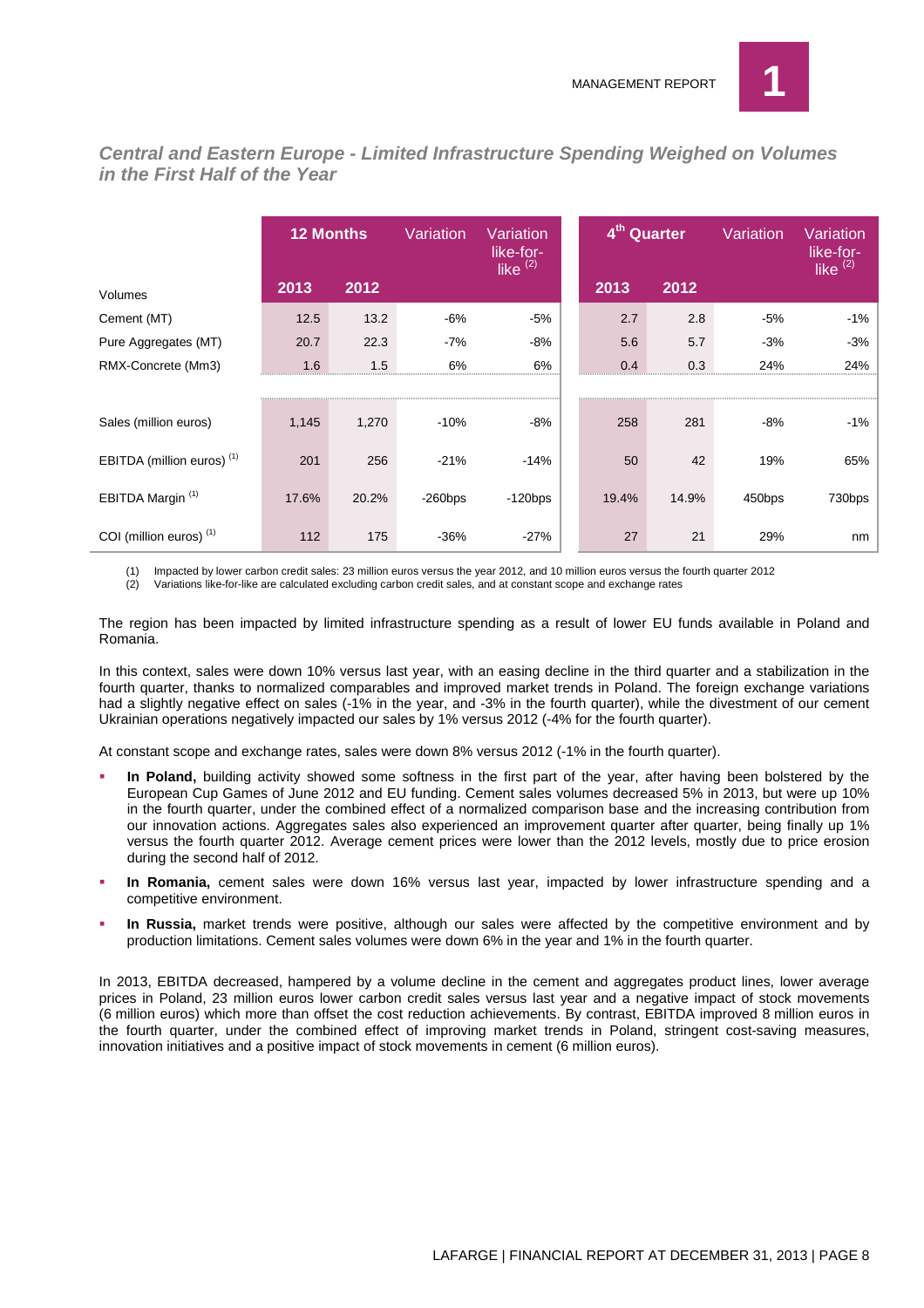

*Middle East and Africa - Robust Performance with Higher Pricing and Self-Help Measures*

|                               | <b>12 Months</b> |       | Variation | Variation<br>like-for-<br>like $(1)$ | 4 <sup>th</sup> Quarter |       | Variation                           | Variation<br>like-for-<br>like <sup>(1)</sup> |
|-------------------------------|------------------|-------|-----------|--------------------------------------|-------------------------|-------|-------------------------------------|-----------------------------------------------|
| Volumes                       | 2013             | 2012  |           |                                      | 2013                    | 2012  |                                     |                                               |
| Cement (MT)                   | 44.4             | 45.2  | $-2%$     | $-4\%^{(2)}$                         | 11.8                    | 11.0  | 8%                                  | $3%^{(2)}$                                    |
| Pure Aggregates (MT)          | 8.9              | 8.6   | 4%        | 6%                                   | 2.2                     | 2.0   | 12%                                 | 14%                                           |
| RMX-Concrete (Mm3)            | 6.9              | 7.0   | $-1%$     | $-1%$                                | 1.7                     | 1.8   | $-1%$<br>,,,,,,,,,,,,,,,,,,,,,,,,,, | $-1%$                                         |
|                               |                  |       |           |                                      |                         |       |                                     |                                               |
| Sales (million euros)         | 4,067            | 4,283 | $-5%$     | 2%                                   | 1,035                   | 1,017 | 2%                                  | 9%                                            |
| <b>EBITDA</b> (million euros) | 1,153            | 1,242 | $-7%$     |                                      | 297                     | 295   | 1%                                  | 10%                                           |
| <b>EBITDA Margin</b>          | 28.4%            | 29.0% | -60bps    | -50bps                               | 28.7%                   | 29.0% | $-30$ bps                           | 20bps                                         |
| COI (million euros)           | 847              | 913   | $-7%$     |                                      | 222                     | 213   | 4%                                  | 14%                                           |

(1) at constant scope and exchange rates

(2) domestic only

The region benefitted from well-oriented markets in most countries, supported by significant needs for housing and infrastructure.

Overall, cement volumes trends improved quarter after quarter, as actions to limit the effect of gas shortages in Egypt progressively showed their impacts, and volumes were back in positive territory for this region in the second half of the year.

Sales were impacted by a significant adverse impact of foreign exchange rate variations (-7%, or -309 million euros, reduction of 2013 sales, -9%, or -88 million euros, on the fourth quarter sales).

At constant scope and exchange rates, sales were up 2% versus 2012 and 9% in the fourth quarter, benefiting from volumes and price hikes in response to significant cost inflation.

- **Nigeria** benefited from strong market trends. Cement sales increased 10% year-to-date (25% in the fourth quarter), with a double-digit volume growth largely offsetting the price adjustment implemented in the first quarter.
- **Algeria's** underlying market demand was strong all along the year, and our cement sales increased 9% both in the fourth quarter and versus the year 2012, supported by the development of the sales of new cement products. Volumes were up 1% compared with 2012, impacted by a 10-day work stoppage in the first quarter. A new grinder, started recently, will allow us to further capture market growth.
- **In Egypt,** our cement sales volumes were affected by gas shortages. This impact has eased throughout the year as we progressively replaced gas by other fuels; after a first semester experiencing volumes down 30%, volumes contracted 19% in the third quarter and only 7% in the fourth quarter. Prices were raised in response to high cost inflation.
- **In Morocco,** cement volumes were down 6% compared to 2012, but stabilized from the second quarter with an easing comparison base. Sales improved, supported by an increasing proportion of value-added products and with the development of a strong distribution network through franchises.
- **In Iraq,** where cement demand remains strong, our sales were impacted by Iranian imports.
- **South Africa** benefited from positive market trends. Cement and aggregates sales volumes grew 1% and 7% compared with 2012, respectively, while ready-mix concrete sales volumes soared 14% compared to 2012, supported by road projects and renewable energy projects.
- **In Kenya**, construction market growth was dampened as elections were held in March 2013. Kenya experienced a 5% cement volume decline over last year, after a 12% cement volume growth in 2012 over 2011.
- **Syria** continued to be impacted by the current environment.

At constant scope and exchange rates, EBITDA was stable compared with last year and experienced double-digit growth both in the third and fourth quarters, with a positive contribution from the vast majority of the countries. The EBITDA improvement was achieved through higher volumes, significant cost-saving and innovation measures, and pricing gains in many countries in response to cost inflation, and despite an adverse destocking effect (18 million euros for the year and 9 million euros in the fourth quarter).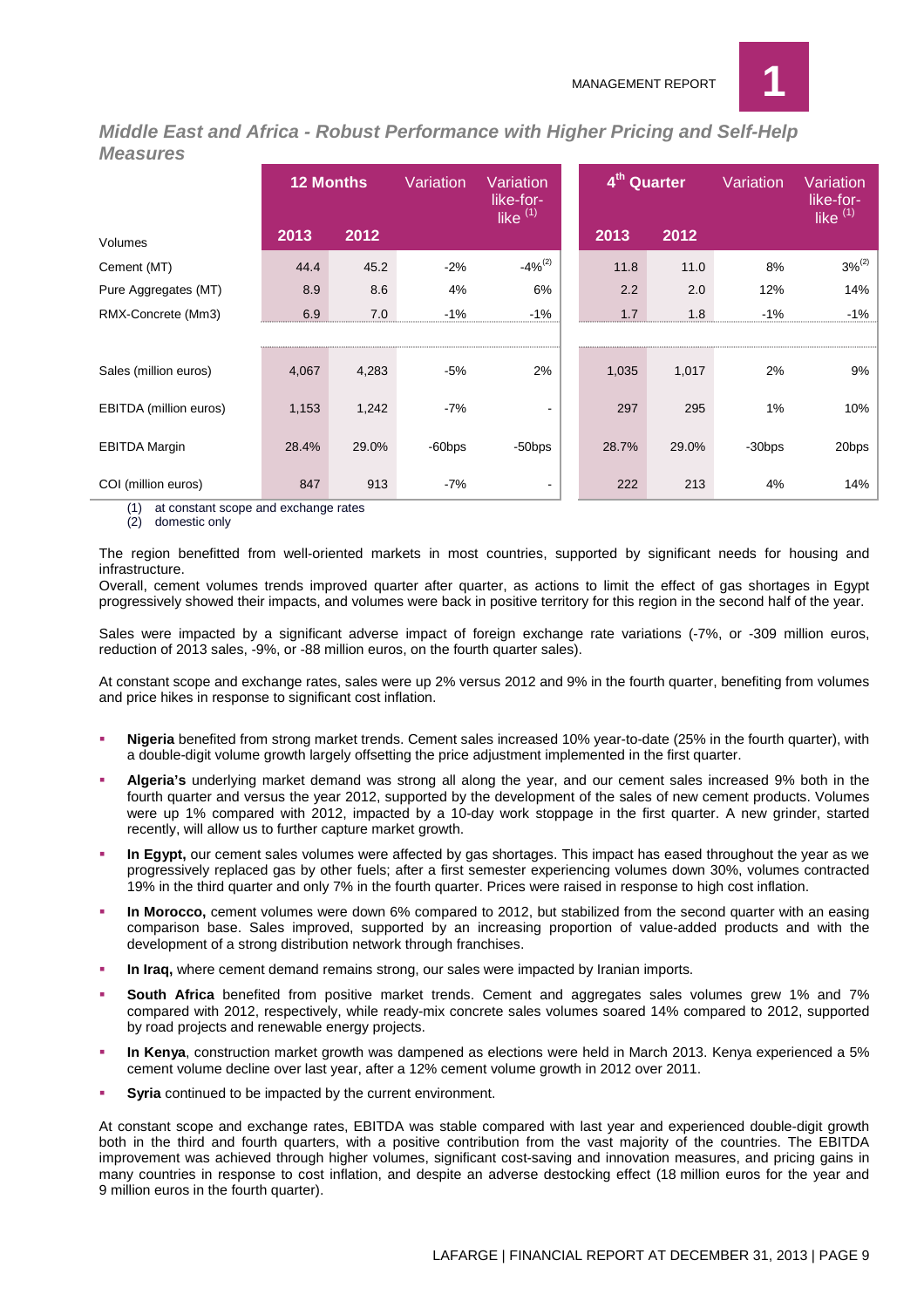

|                        | <b>12 Months</b> |       | Variation | Variation<br>like-for-<br>like $(1)$ | 4 <sup>th</sup> Quarter |       | Variation  | Variation<br>like-for-<br>like $(1)$ |
|------------------------|------------------|-------|-----------|--------------------------------------|-------------------------|-------|------------|--------------------------------------|
| Volumes                | 2013             | 2012  |           |                                      | 2013                    | 2012  |            |                                      |
| Cement (MT)            | 8.8              | 9.2   | $-4%$     | 1%                                   | 2.0                     | 2.3   | $-14%$     |                                      |
| Pure Aggregates (MT)   | 2.8              | 2.7   | 2%        | 2%                                   | 0.8                     | 0.6   | 27%        | 27%                                  |
| RMX-Concrete (Mm3)     | 1.2              |       | 10%       | 10%                                  | 0.3                     | 0.3   | 18%        | 18%                                  |
|                        |                  |       |           |                                      |                         |       |            |                                      |
| Sales (million euros)  | 869              | 961   | $-10%$    | 5%                                   | 192                     | 232   | $-17%$     | 6%                                   |
| EBITDA (million euros) | 240              | 296   | $-19%$    | $-1%$                                | 55                      | 85    | $-35%$     | 2%                                   |
| <b>EBITDA Margin</b>   | 27.6%            | 30.8% | $-320bps$ | $-170$ bps                           | 28.6%                   | 36.6% | $-800$ bps | $-130$ bps                           |
| COI (million euros)    | 202              | 256   | $-21%$    | $-3%$                                | 46                      | 76    | $-39%$     | $-3%$                                |

#### *Latin America – Moderate Market Growth in a Strong Inflation Environment*

(1) Variations like-for-like are calculated at constant scope and exchange rates, and excluding the 15 million euros one-time gain recorded in Q4 2012.

In Latin America, market trends were positive overall. Sales were affected by a significant adverse impact of currency fluctuations (-11% year-to-date, or -94 million euros), primarily due to the depreciation of the Brazilian real versus the euro. Additionally, the deconsolidation of our Mexican cement operations now combined with Elementia assets from August 2013 and the divestment of our Honduras cement activities completed mid-November 2013 reduced annual sales by 4% (-10% in the fourth quarter).

At constant scope and exchange rates, sales grew 5% like-for-like in the year and 6% in the fourth quarter, with higher prices and volumes.

- **In Brazil,** the construction market experienced subdued growth. The impact of the development of infrastructures ahead of the sports events coming in 2014 and 2016 was mitigated by the economic backdrop characterized by cost inflation and significant exchange rate fluctuations. Year-to-date domestic cement sales were up 3% (2% in the quarter), with some pricing gains in response to significant cost inflation, while volumes were somewhat hindered by some production limitations in the last quarter.
- **In Ecuador,** construction market trends were solid all along the year, supported by higher demand in the infrastructure segment. Cement sales were up 12% versus 2012, with higher prices and volumes.

At constant scope and exchange rates, and excluding the one-time gain of 15 million euros recorded in the fourth quarter 2012, EBITDA was down 1% year-to-date, reflecting the inflationary environment and some production limitations in Brazil. EBITDA was up 2% in the fourth quarter, as additional price hikes were implemented to mitigate the impact of the cost inflation.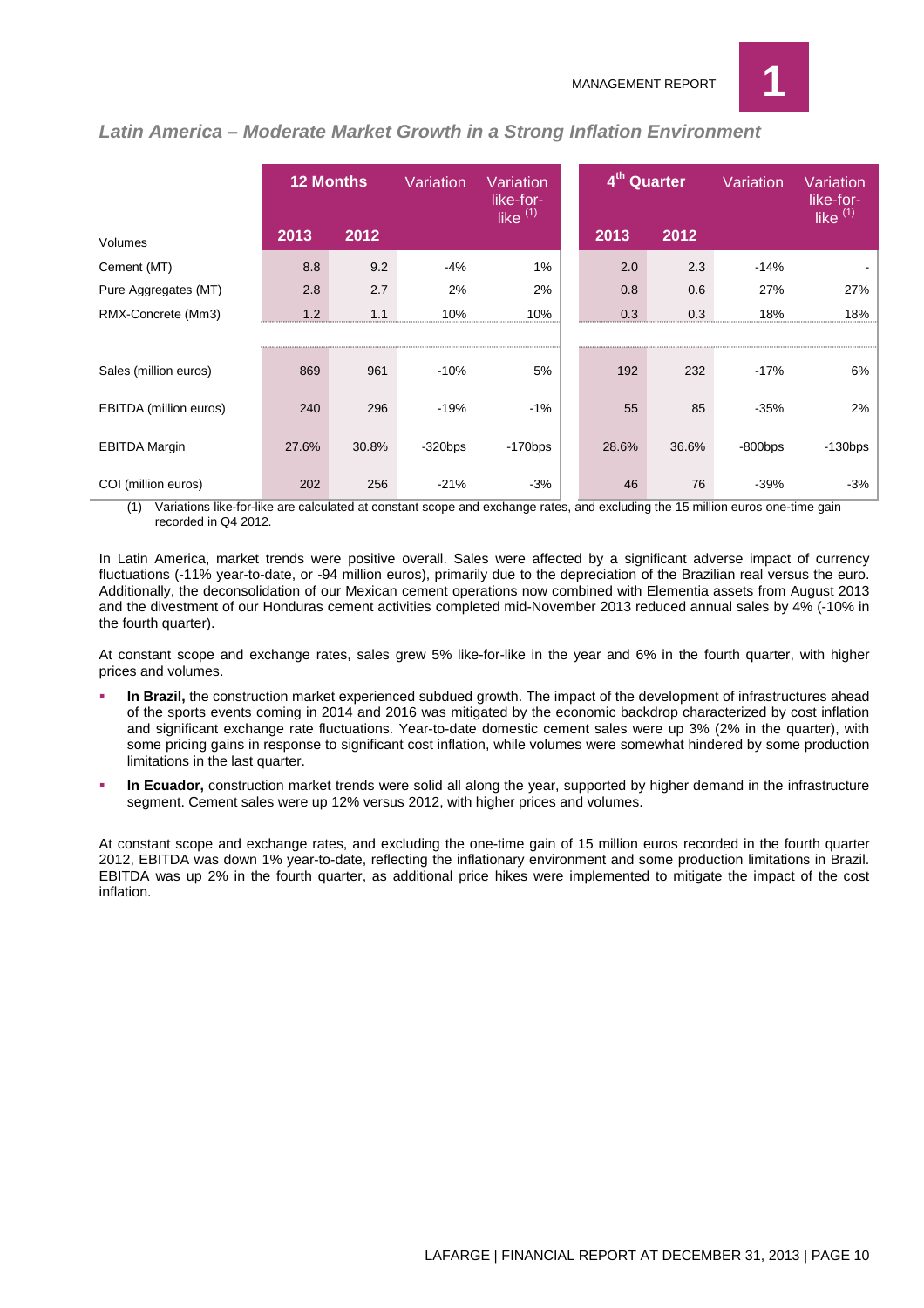

*Asia – Positive Market Trends; Earnings Growth in 2013 despite Negative Impact of the Currency Fluctuations*

|                        | <b>12 Months</b> |       | Variation | Variation<br>like-for-<br>like $(1)$ | 4 <sup>th</sup> Quarter |       | Variation | Variation<br>like-for-<br>like $(1)$ |
|------------------------|------------------|-------|-----------|--------------------------------------|-------------------------|-------|-----------|--------------------------------------|
| Volumes                | 2013             | 2012  |           |                                      | 2013                    | 2012  |           |                                      |
| Cement (MT)            | 45.8             | 44.3  | 3%        | 3%                                   | 12.1                    | 11.8  | 3%        | 3%                                   |
| Pure Aggregates (MT)   | 8.7              | 6.6   | 32%       | 30%                                  | 2.2                     | 1.9   | 19%       | 16%                                  |
| RMX-Concrete (Mm3)     | 5.7              | 5.9   | $-4%$     | $-1%$                                | 1.3                     | 1.4   | $-15%$    | $-15%$                               |
|                        |                  |       |           |                                      |                         |       |           |                                      |
| Sales (million euros)  | 2,724            | 2,746 | $-1%$     | 5%                                   | 660                     | 707   | $-7%$     | 4%                                   |
| EBITDA (million euros) | 594              | 564   | 5%        | 13%                                  | 154                     | 156   | $-1%$     | 11%                                  |
| <b>EBITDA Margin</b>   | 21.8%            | 20.5% | 130bps    | $140$ bps                            | 23.3%                   | 22.1% | 120bps    | 150bps                               |
| COI (million euros)    | 422              | 393   | 7%        | 16%                                  | 109                     | 113   | $-4%$     | 9%                                   |

(1) at constant scope and exchange rates

In Asia, market trends were positive in most countries in which we operate, but our sales were impacted by the effect of foreign exchange fluctuations that lowered sales by 6% or 161 million euros year-to-date (-10% in the fourth quarter).

At constant scope and exchange rates, sales grew 5% year-to-date and 4% in the quarter, with higher volumes and pricing gains in response to cost inflation.

- **The Philippines** benefited from buoyant market trends and the start-up of a new grinding facility in the second quarter, bolstering cement volumes, up 9% year-to-date, while prices rose solidly to offset cost inflation. However, the construction market was temporarily hit by the Yolanda typhoon in the fourth quarter, driving cement volumes down 2%.
- **In Malaysia**, cement sales volumes stabilized. Average cement prices were lower than the price levels of last year, mostly reflecting price erosion during the second half of 2012, but improved in the second semester of 2013. Sales were up 1% in the year, and increased 9% in the fourth quarter notably reflecting price gains, in response to cost inflation.
- **In India**, our regions were resilient despite a slowdown in the economy ahead of the 2014 elections, impacting the construction sector. Our cement sales volumes increased 2% year-to-date (contracted by 2% in the fourth quarter) while prices improved to mitigate the impact of cost inflation. Our ready-mix sales volumes were down 11% versus 2012, but we were able to raise prices in response to cost inflation. Our new 2.6MT cement plant located in Rajasthan successfully started in the fourth quarter 2013 and should help us to continue to benefit from market growth in the coming years.
- **In China,** cement sales volumes were up 3% over the year and up 4% in the quarter. Average price levels were slightly below last year's levels, with contrasting trends by region. Prices sequentially moved up 1% between the third and the fourth quarter, helped by price increases in Chongqing and Sichuan.
- **In South Korea,** improved market trends supported an acceleration of the pace of the volume growth quarter after quarter. Domestic cement volumes were up 5% versus last year and 11% in the fourth quarter.

The devaluation of several currencies of the region against the euro reduced EBITDA by 8% over the year and by 11% in the fourth quarter. At constant scope and exchange rates, EBITDA increased 13% versus 2012 and 11% in the quarter, supported by volume growth, pricing gains to face overall cost inflation, the visible impact of cost cutting and innovation measures and the effect of lower coal prices in China.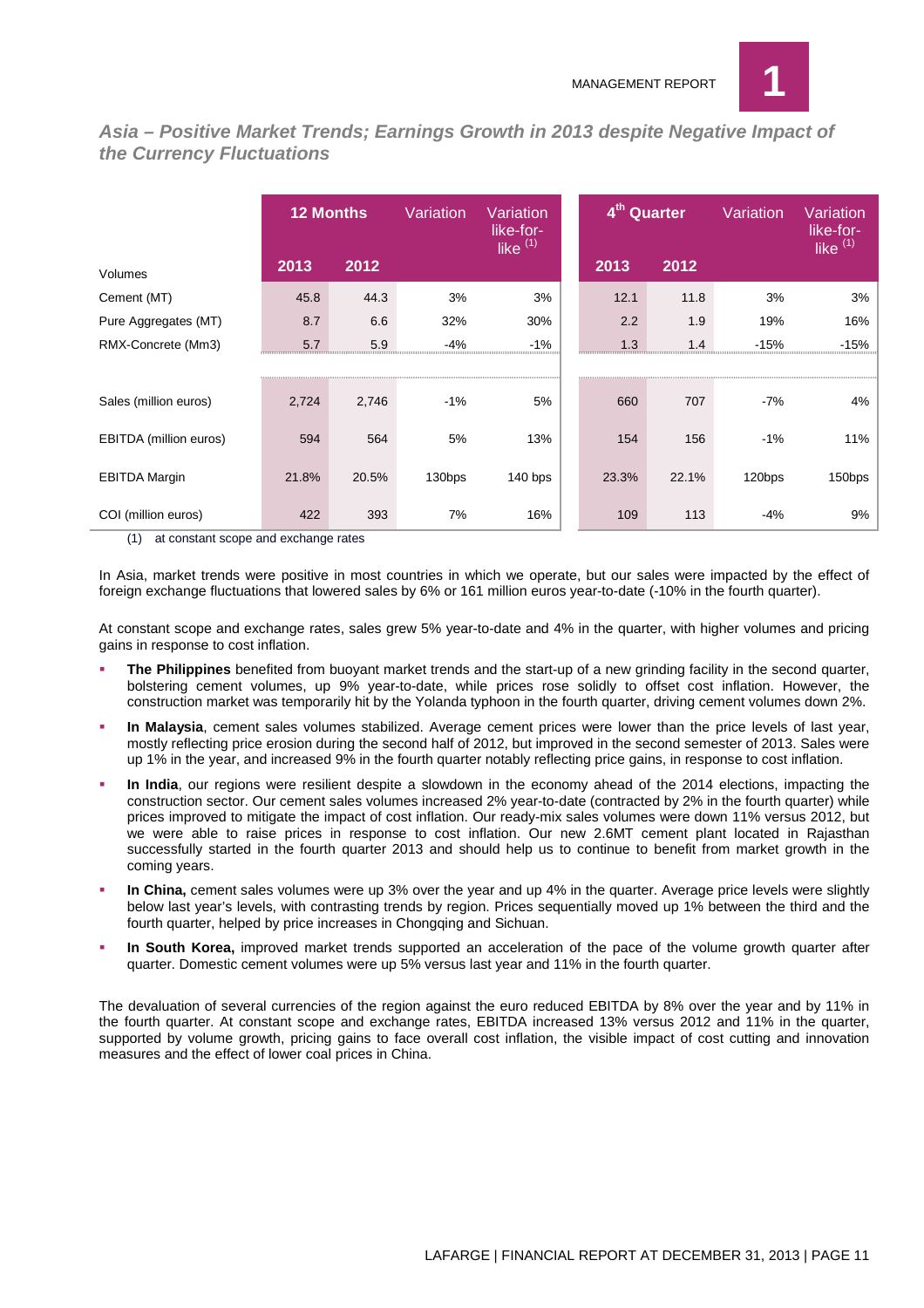

#### *Other income statement items*

The table below shows our operating income and net income for the periods ended December 31, 2013 and 2012:

| (million euros)                                                           | 12 Months                  |                           | Variation            |
|---------------------------------------------------------------------------|----------------------------|---------------------------|----------------------|
|                                                                           | 2013                       | 2012                      | %                    |
| <b>EBITDA</b>                                                             | 3,102                      | 3,423                     | -9%                  |
| Depreciation                                                              | (1,027)                    | (1,010)                   | 2%                   |
| <b>Current Operating Income</b>                                           | 2,075                      | 2,413                     | $-14%$               |
| Net gains on disposals                                                    | 295                        | 53                        |                      |
| Other operating income (expenses)                                         | (350)                      | (546)                     |                      |
| <b>Operating Income</b>                                                   | 2,020                      | 1,920                     | 5%                   |
| Net financial costs<br>Of which<br>Financial expenses<br>Financial income | (1,041)<br>(1, 177)<br>136 | (1,095)<br>(1.255)<br>160 | -5%<br>-6%<br>$-15%$ |
| Share of net income (loss) of associates                                  | 19                         | 5                         |                      |
| Income before Income Tax                                                  | 998                        | 830                       | 20%                  |
| Income tax                                                                | (262)                      | (292)                     | $-10%$               |
| Net Income from continuing operations                                     | 736                        | 538                       | 37%                  |
| Net income from discontinued operations                                   | 46                         | 16                        |                      |
| <b>Net income</b>                                                         | 782                        | 554                       | 41%                  |
| of which part attributable to:                                            |                            |                           |                      |
| - Owners of the parent Company                                            | 60.                        | 365                       | 65%                  |
| - Non-controlling interests                                               | 181                        | 189                       | -4%                  |

**Depreciation** was 1,027 million euros in 2013 versus 1,010 million euros in 2012, with the restarting of the depreciation in the United Kingdom (80 million euros of additional depreciation in 2013 versus 2012), partly offset by the impact of the divestment of some US operations and the effect of the changes in foreign exchange rates.

**Net gains on disposals** were 295 million euros in 2013 versus 53 million euros in 2012, and mainly comprise the gain of the divestment of our Honduras operations and the positive effect of the creation of a joint-venture with Elementia in Mexico.

**Other operating expenses** primarily reflect the impact of impairments and restructuring. They amounted to 350 million euros in 2013 (156 million euros in the fourth quarter) versus 546 million euros in 2012 (118 million euros in the fourth quarter). In 2013, the Group recorded 157 million euros of restructuring charges as part of executing its cost-cutting program, and 125 million euros of impairment on various assets, mostly located in Europe. In 2012, the Group recorded 204 million euros of restructuring costs in the context of the implementation of its new country-based organization, and 200 million euros of impairment of goodwill and other assets given the economic conditions in Greece.

**Operating income** improved 5% to 2,020 million euros, as the lower restructuring and impairment charges recorded over 2013 and higher gains on disposals versus last year more than offset the impact of the lower current operating income.

**Net financial costs,** comprised of financial expenses on net debt, foreign exchange, and other financial income and expenses, at 1,041 million euros in 2013 versus 1,095 million euros in 2012, decreased 5%.

The financial expenses on net debt decreased to 834 million euros from 889 million euros, reflecting the effect of a lower average net debt as we successfully implemented our deleveraging action plan. The average interest rate on our gross debt, at 6.2%, was stable versus 2012 and benefitted from the temporary drawing of short term debt during the year, as proceeds from divestments were mostly received in the second half of the year. It is worth noticing that the spot average rate on gross debt at December 31, 2013 stands at 6.5%.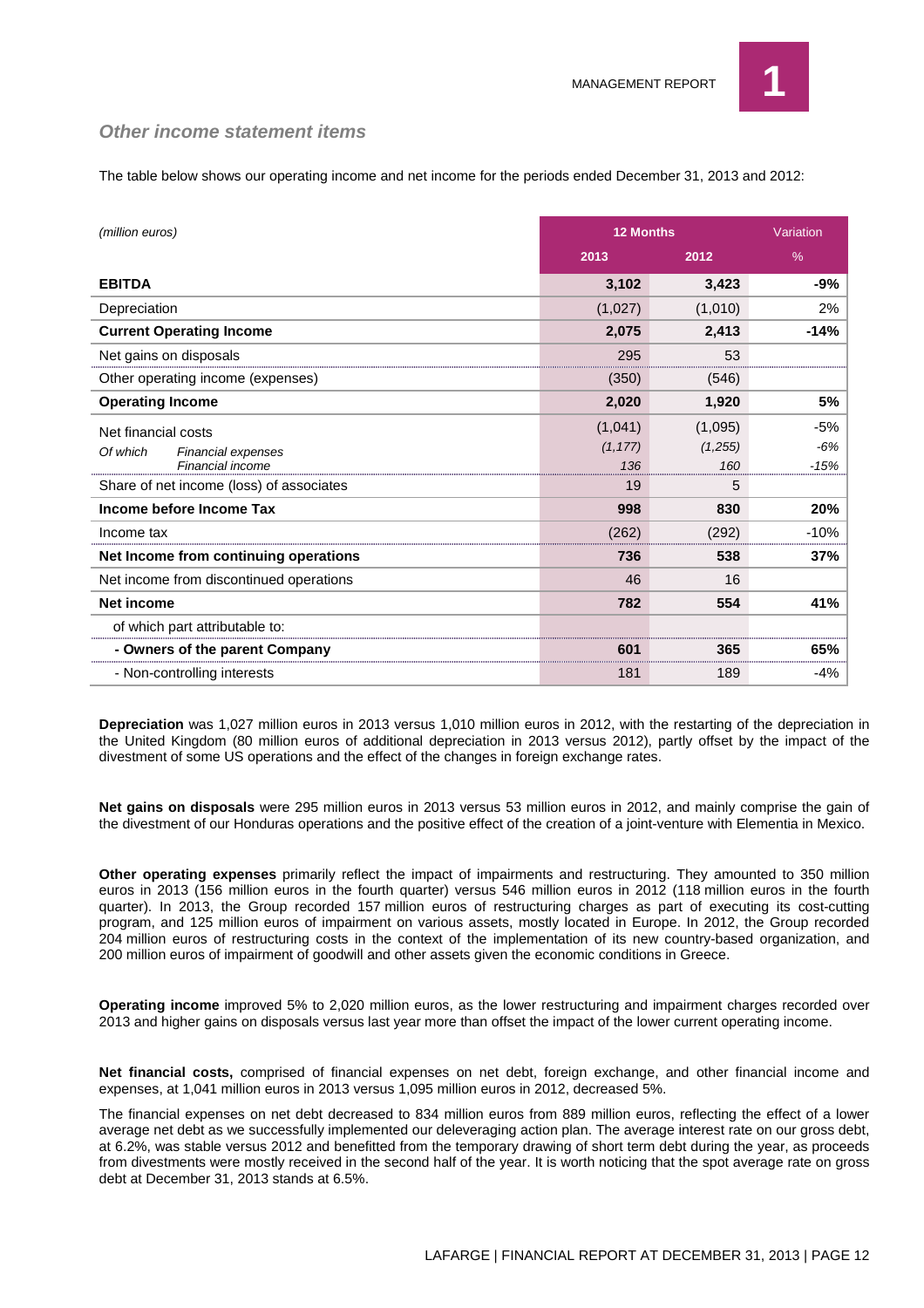

Foreign exchange resulted in a loss of 52 million euros in 2013 compared with a loss of 23 million euros in 2012, primarily relating to debt placed by certain countries in a currency different from the local currency, and for which no hedging market is available.

Other financial costs were reduced to 155 million euros in 2013 versus 183 million euros in 2012, and mainly comprise bank commissions, the amortization of debt issuance costs, and the net interest cost related to pensions.

**The contribution from our associates** represented a net gain of 19 million euros in 2013, versus 5 million euros in 2012, thanks to a strong improvement of results generated by Unicem in Nigeria, while the contribution of the 20% ownership in Siniat (Gypsum operations in Europe and Latin America) was impacted by a non-recurring depreciation charge recorded in the first quarter 2013.

**Income tax** was 262 million euros in 2013, corresponding to an effective tax rate of 27% notably benefitting from the onetime effect of the divestment of our Honduras activities. In 2012, the effective tax rate was 35%, impacted by a nondeductible impairment charge on goodwill.

**Net income from continuing operations** increased by 37%, from 538 million euros to 736 million euros, as the lower impairment and restructuring charges and higher gains on disposals more than compensated the decrease in EBITDA.

**Net income from discontinued operations** was a gain of 46 million euros in 2013, versus a gain of 16 million euros last year, notably reflecting the net gain achieved on the divestment of our Gypsum operations in North America completed at the end of August 2013.

**Net income Group share<sup>4</sup>** was 601 million euros in 2013 compared to 365 million euros in 2012, benefitting from the net gain on the divestment of our operations in Honduras (172 million euros after tax booked in the fourth quarter), and considering the 200 million euros impairment charge on Greek assets recorded in 2012.

**Non-controlling interests** slightly decreased to 181 million euros versus 189 million euros in 2012, mostly reflecting the effect of lower volumes in Egypt.

**Basic earnings per share** was 2.09 euros in 2013 (0.74 euro in the fourth quarter), compared to 1.27 euro in 2012 (0.29 euro in the fourth quarter 2012), reflecting the strong improvement in net income attributable to the owners of the parent company over the year, while the average number of shares was relatively stable.

#### *Cash flow statement*

**Net operating cash generated by continuing operations was €1,255 million in 2013**, versus €1,276 million in 2012.

Net operating cash generated by continuing operations was almost stable, as the solid improvement of our working capital performance offset the decrease in EBITDA. Compared to the end of December 2012, we have reduced the strict working capital<sup>5</sup> when expressed as a number of days of sales by 3 days, notably thanks to a reduction in inventories.

**Net cash provided by investing activities from continuing operations was €39 million,** compared with €323 million of net cash used in 2012.

Sustaining capital expenditures were maintained stable versus 2012, representing a total of 391 million euros spent in 2013.

Capital expenditures for productivity projects and for the building of new capacity amounted to 655 million euros, reflecting our strict discipline in capital allocation. They mostly comprise investments in our on-going new cement plants projects in Russia and India and in our plants of Exshaw and Ravena in North America, as well as our fast-return new grinding capacities in the Philippines, Algeria and Brazil.

Net of net debt disposed of, and including the proceeds of the disposals of ownership interests with no loss of control, the divestment operations have reduced, net of selling costs, the Group's financial net debt by 1,283 million euros in 2013. They mainly comprise 0.5 billion euros of proceeds received from the sale of our US Gypsum assets, a 0.2 billion euros capital

*<sup>4</sup> Net income/loss attributable to the owners of the parent company*

*<sup>5</sup> Strict working capital: trade receivables plus inventories less trade payables.*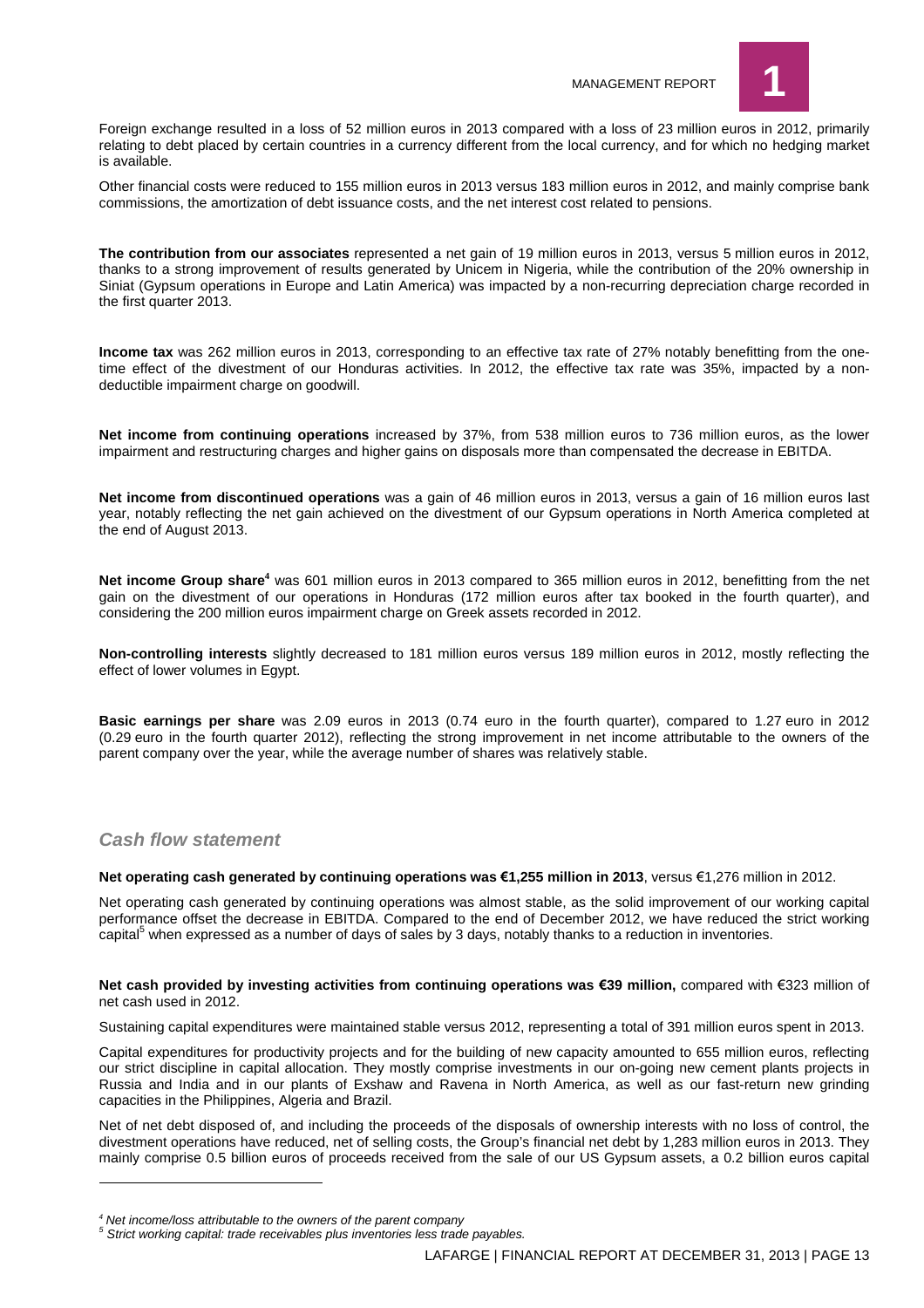

injection of our new partner in India, the divestment of a few aggregates quarries in the United States, the sale of cement operations in Ukraine and Honduras and the proceeds related to the disposal of some UK assets.

#### *Consolidated statement of financial position*

**At December 31, 2013, total equity stood at €16,506 million** (€17,748 million at the end of December 2012) **and net debt at €10,330 million** (€11,317 million at the end of December 2012).

Total equity decreased 1.2 billion euros, mostly reflecting the negative non cash impact of translating our foreign subsidiaries assets into euros, given the depreciation of various currencies in countries where we operate against the euro between December 31, 2012 and December 31, 2013 (1.7 billion euros). The evolution of the equity over the period also reflects the net income generated over the period (0.8 billion euros) and the capital injection of our new partner in India (0.2 billion euros), partly offset by the dividends of the period (0.5 billion euros).

The net consolidated debt was reduced by a further 1 billion euros reflecting the forceful deleveraging actions taken throughout the year. Net debt stood at 10,330 million euros at year-end. Adjusted for the 380 million euros (total enterprise value) of secured divestments announced around the year end and closed mid February 2014 (disposal of the 20% remaining stake in gypsum operations in Europe and Latin America for 145 million euros announced in December 2013 and sale of some aggregates assets in Maryland for an enterprise value of 320 million dollars announced in January 2014), the year-end Group net debt would stand below 10 billion euros.

#### *Outlook*

Overall, Lafarge sees cement growth in its markets of between 2 to 5 percent in 2014 versus 2013. Markets shall increasingly benefit from the recovery in the United States and the continuing growth in emerging markets as Europe overall stabilizes.

Cost inflation should continue at a similar pace as in 2013, which should result in higher prices overall.

The Group targets to deliver additional EBITDA of above 600 million euros in 2014 through its cost reduction and innovation measures (above 400 million euros from cost savings and more than 200 million euros from innovation). Beyond 2014, in 2015-2016, it plans to generate at least 1.1 billion euros of additional EBITDA from its actions of which 600 million euros from cost reductions and 500 million euros from innovation. This represents a minimum objective of 550 million euros per annum.

The Group is also aiming to reduce net debt below 9 billion euros in 2014.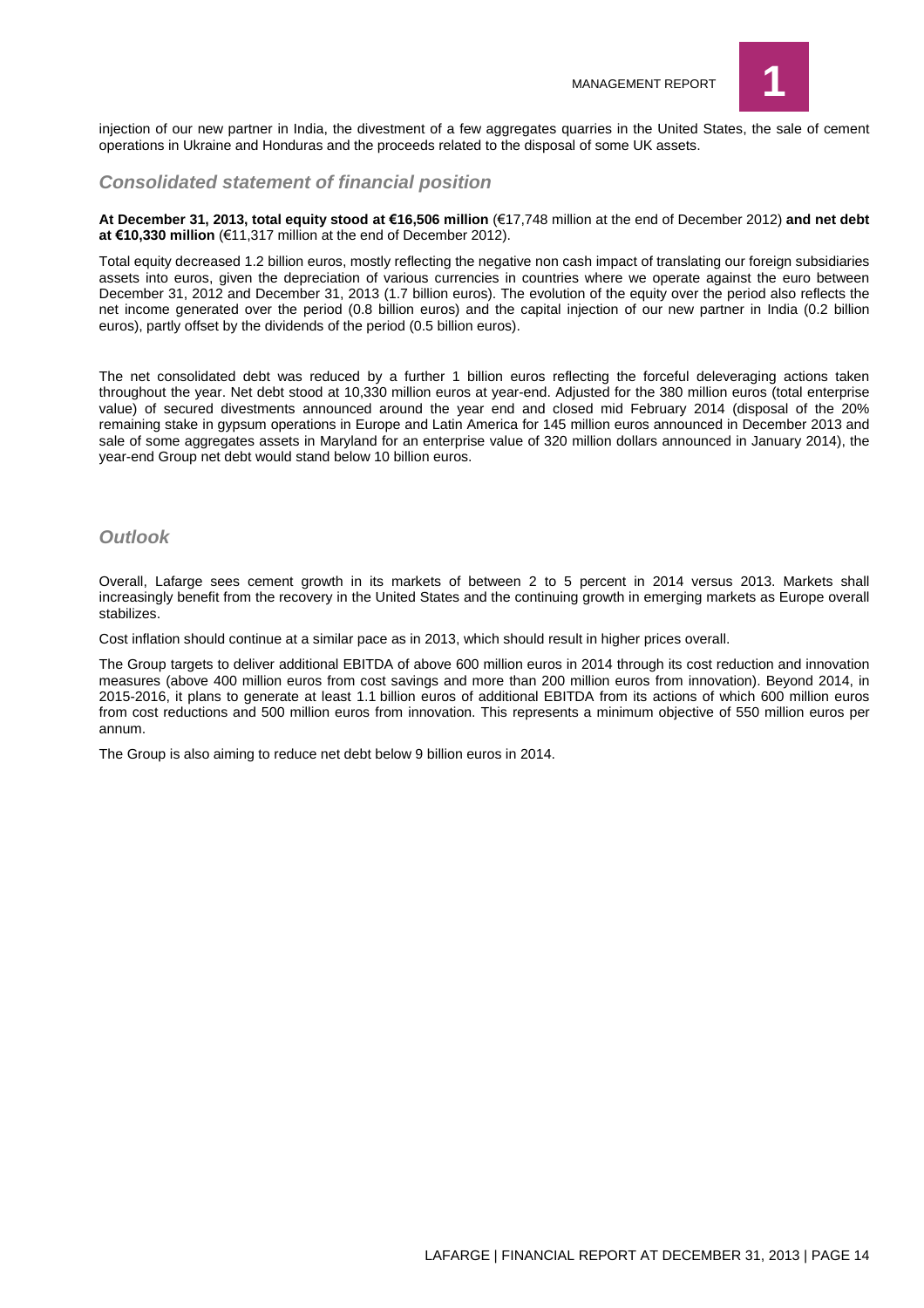## *2. Consolidated financial statements*

## *Consolidated statement of income*

|                                                                                      |          | YEARS ENDED DECEMBER 31, |
|--------------------------------------------------------------------------------------|----------|--------------------------|
| (million euros, unless otherwise stated)                                             | 2013     | 2012*                    |
| <b>REVENUE</b>                                                                       | 15,198   | 15,816                   |
| Cost of sales                                                                        | (11,740) | (11, 934)                |
| Selling and administrative expenses                                                  | (1, 383) | (1,469)                  |
| OPERATING INCOME BEFORE CAPITAL GAINS, IMPAIRMENT, RESTRUCTURING AND<br><b>OTHER</b> | 2,075    | 2,413                    |
| Net gains (losses) on disposals                                                      | 295      | 53                       |
| Other operating income (expenses)                                                    | (350)    | (546)                    |
| <b>OPERATING INCOME</b>                                                              | 2,020    | 1,920                    |
| Financial expenses                                                                   | (1, 177) | (1,255)                  |
| Financial income                                                                     | 136      | 160                      |
| Share of net income (loss) of associates                                             | 19       | 5                        |
| <b>INCOME BEFORE INCOME TAX</b>                                                      | 998      | 830                      |
| Income tax                                                                           | (262)    | (292)                    |
| <b>NET INCOME FROM CONTINUING OPERATIONS</b>                                         | 736      | 538                      |
| Net income (loss) from discontinued operations                                       | 46       | 16                       |
| <b>NET INCOME</b>                                                                    | 782      | 554                      |
| Of which attributable to:                                                            |          |                          |
| <b>Owners of the parent Company</b>                                                  | 601      | 365                      |
| Non-controlling interests (minority interests)                                       | 181      | 189                      |
| <b>EARNINGS PER SHARE (euros)</b>                                                    |          |                          |
| ATTRIBUTABLE TO THE OWNERS OF THE PARENT COMPANY                                     |          |                          |
| Basic earnings per share                                                             | 2.09     | 1.27                     |
| Diluted earnings per share                                                           | 2.08     | 1.27                     |
| <b>FROM CONTINUING OPERATIONS</b>                                                    |          |                          |
| Basic earnings per share                                                             | 1.93     | 1.21                     |
| Diluted earnings per share                                                           | 1.92     | 1.21                     |
| <b>BASIC AVERAGE NUMBER OF SHARES OUTSTANDING (in thousands)</b>                     | 287,268  | 287,079                  |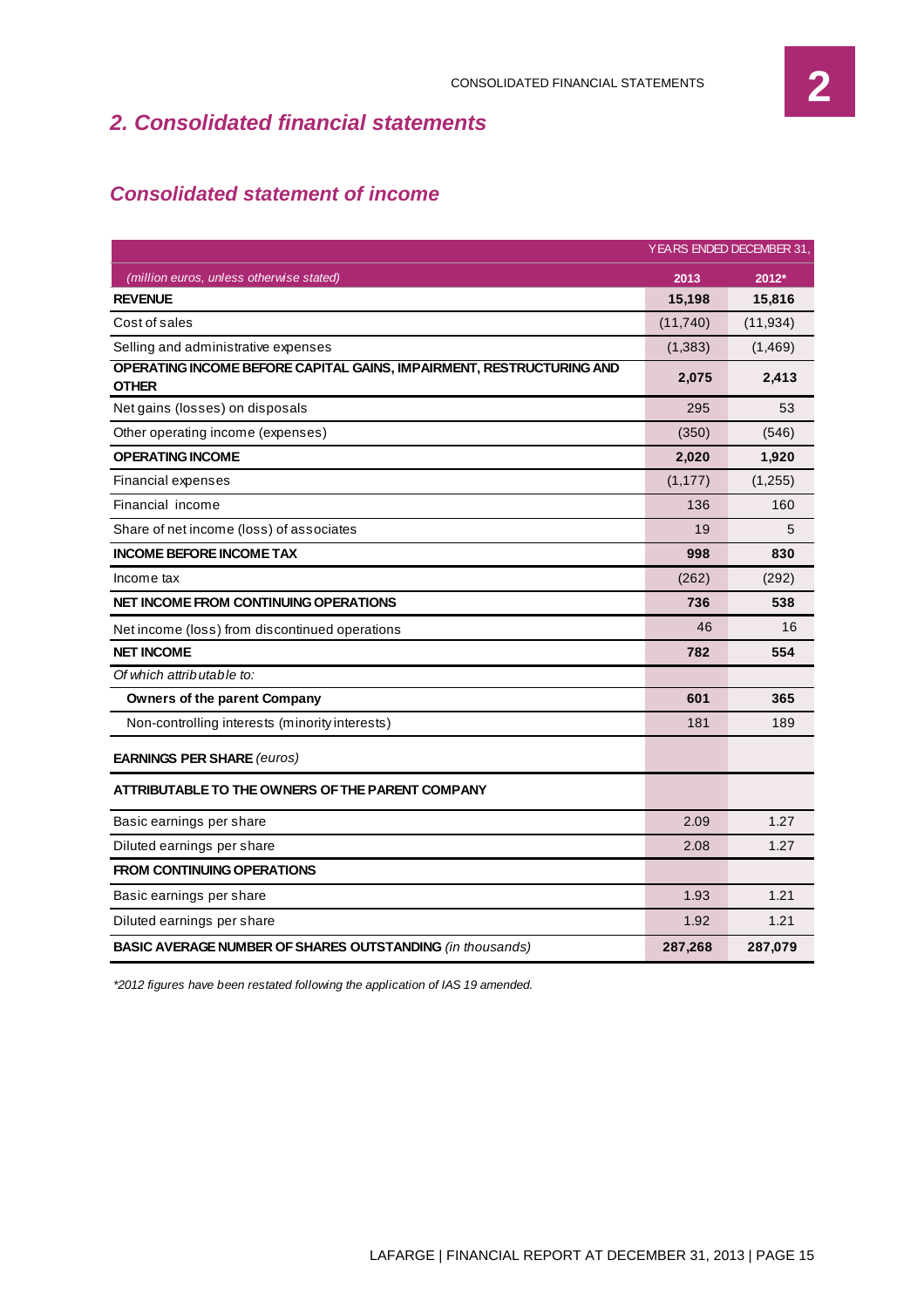## *Consolidated statement of comprehensive income*

|                                                                     | YEARS ENDED DECEMBER 31, |                |
|---------------------------------------------------------------------|--------------------------|----------------|
| (million euros)                                                     | 2013                     | $2012*$        |
| <b>NET INCOME</b>                                                   | 782                      | 554            |
| Items that will not be reclassified subsequently to profit or loss  |                          |                |
| Actuarial gains / (losses)                                          | 119                      | (240)          |
| Income tax on items that will not be reclassified to profit or loss | (74)                     | 64             |
| Total items that will not be reclassified to profit or loss         | 45                       | (176)          |
| Items that may be reclassified subsequently to profit or loss       |                          |                |
| Available-for-sale financial assets                                 | (14)                     |                |
| Cash-flow hedging instruments                                       | 8                        | $\overline{4}$ |
| Foreign currency translation adjustments                            | (1,699)                  | (492)          |
| Income tax on items that may be reclassified to profit or loss      | (1)                      | (2)            |
| Total items that may be reclassified to profit or loss              | (1,706)                  | (490)          |
| OTHER COMPREHENSIVE INCOME, NET OF INCOME TAX                       | (1,661)                  | (666)          |
| <b>TOTAL COMPREHENSIVE INCOME</b>                                   | (879)                    | (112)          |
| Of which attributable to:                                           |                          |                |
| <b>Owners of the parent Company</b>                                 | (928)                    | (248)          |
| Non-controlling interests (minority interests)                      | 49                       | 136            |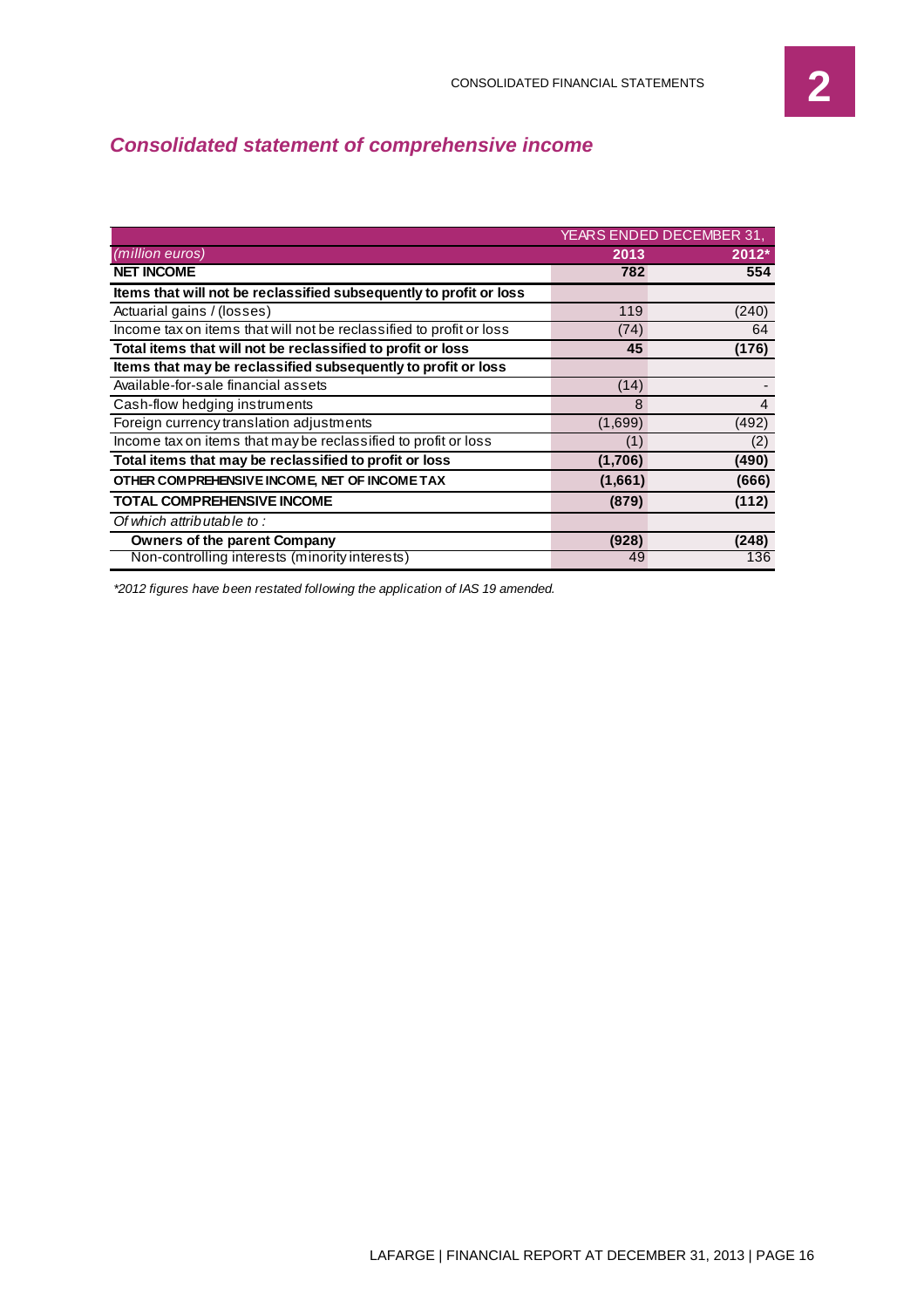## *Consolidated statement of financial position*

|                                                              | AT DECEMBER 31, |        |  |  |
|--------------------------------------------------------------|-----------------|--------|--|--|
| ( <i>million euros</i> )                                     | 2013            | 2012*  |  |  |
| <b>ASSETS</b>                                                |                 |        |  |  |
| <b>NON CURRENT ASSETS</b>                                    | 29,358          | 30,180 |  |  |
| Goodw ill                                                    | 11.612          | 12,184 |  |  |
| Intangible assets                                            | 574             | 620    |  |  |
| Property, plant and equipment                                | 14,752          | 14,992 |  |  |
| Investments in associates                                    | 643             | 470    |  |  |
| Other financial assets                                       | 656             | 698    |  |  |
| Derivative instruments                                       | 12              | 27     |  |  |
| Deferred tax assets                                          | 1,082           | 1,149  |  |  |
| Other receivables                                            | 27              | 40     |  |  |
| <b>CURRENT ASSETS</b>                                        | 7,717           | 9,284  |  |  |
| Inventories                                                  | 1,621           | 1,662  |  |  |
| Trade receivables                                            | 1,929           | 1,762  |  |  |
| Other receivables                                            | 797             | 779    |  |  |
| Derivative instruments                                       | 24              | 68     |  |  |
| Cash and cash equivalents                                    | 3,346           | 2,733  |  |  |
| Assets held for sale                                         |                 | 2,280  |  |  |
| <b>TOTAL ASSETS</b>                                          | 37,075          | 39,464 |  |  |
| Additional paid-in capital                                   | 9,712           | 9,695  |  |  |
| Common stock                                                 | 1,149           | 1,149  |  |  |
| Treasury shares                                              | (1)             | (11)   |  |  |
| Retained earnings                                            | 6,868           | 6,477  |  |  |
| Other reserves                                               | (885)           | (925)  |  |  |
| Foreign currency translation                                 | (2,288)         | (719)  |  |  |
| EQUITY ATTRIBUTABLE TO OWNERS OF THE PARENT COMPANY          | 14,555          | 15,666 |  |  |
| Non-controlling interests (minority interests)               | 1,951           | 2,082  |  |  |
| <b>EQUITY</b>                                                | 16,506          | 17,748 |  |  |
| <b>NON CURRENT LIABILITIES</b>                               | 13,620          | 14,451 |  |  |
| Deferred tax liabilities                                     | 915             | 973    |  |  |
| Pension & other employee benefits                            | 1,234           | 1,492  |  |  |
| Provisions                                                   | 591             | 637    |  |  |
| Financial debt                                               | 10,805          | 11,261 |  |  |
| Derivative instruments                                       | $\mathbf{1}$    | 8      |  |  |
| Other payables                                               | 74              | 80     |  |  |
| <b>CURRENT LIABILITIES</b>                                   | 6,949           | 7,265  |  |  |
| Pension & other employee benefits                            | 123             | 102    |  |  |
| Provisions                                                   | 124             | 127    |  |  |
| Trade payables                                               | 2,224           | 1,985  |  |  |
| Other payables                                               | 1,447           | 1,567  |  |  |
| Current tax payables                                         | 125             | 220    |  |  |
| Financial debt (including current portion of long-term debt) | 2,891           | 2,823  |  |  |
| Derivative instruments                                       | 15              | 53     |  |  |
| Liabilities associated with assets held for sale             |                 | 388    |  |  |
| <b>TOTAL EQUITY AND LIABILITIES</b>                          | 37,075          | 39,464 |  |  |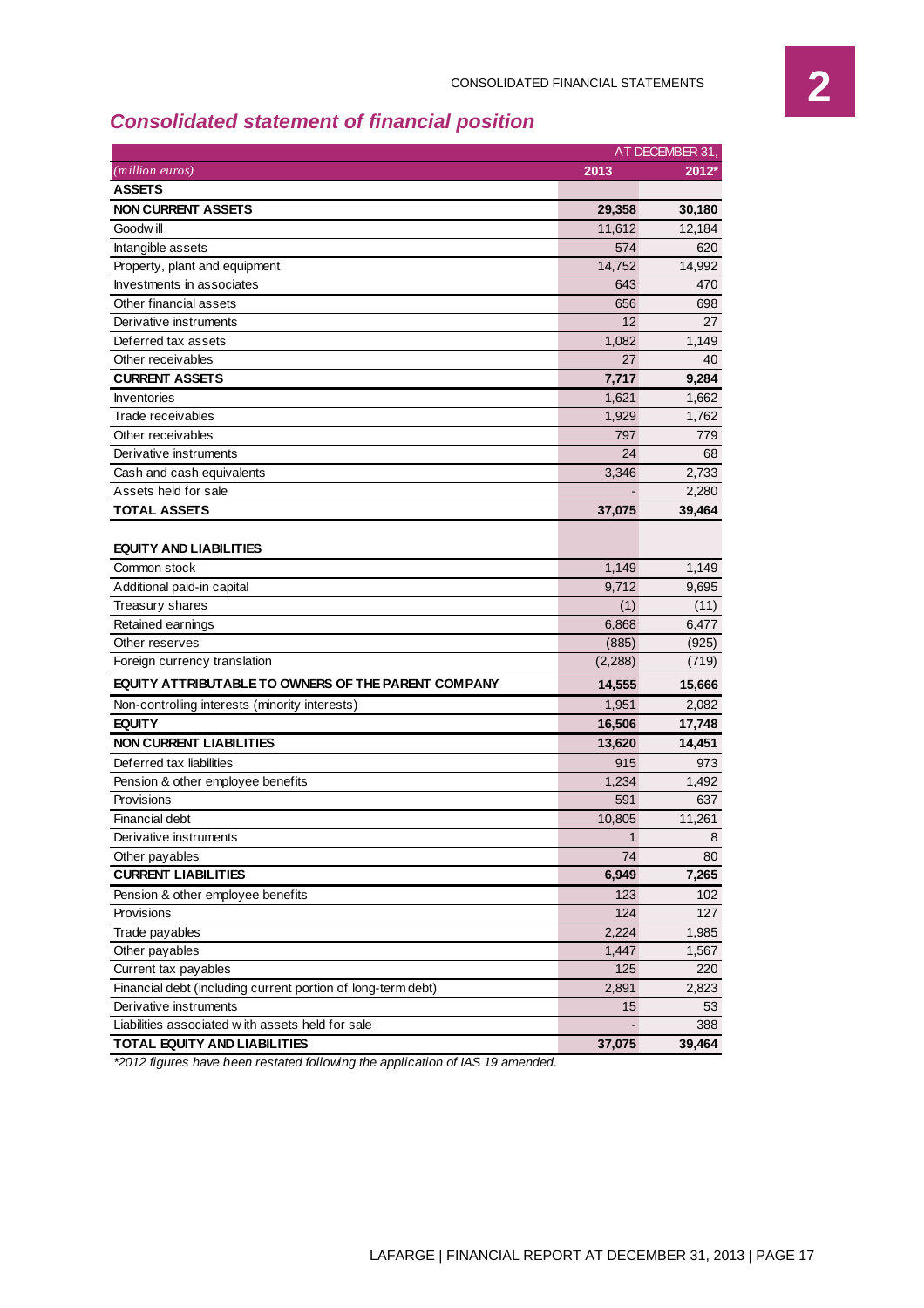## *Consolidated statement of cash flows*

| <b>YEARS ENDED DECEMBER 31,</b>                                                                                                     |              |                |  |  |  |  |  |
|-------------------------------------------------------------------------------------------------------------------------------------|--------------|----------------|--|--|--|--|--|
| (million euros)                                                                                                                     | 2013         | 2012*          |  |  |  |  |  |
| NET CASH PROVIDED BY (USED IN) OPERATING ACTIVITIES                                                                                 |              |                |  |  |  |  |  |
| <b>NET INCOME</b>                                                                                                                   | 782          | 554            |  |  |  |  |  |
| <b>NET INCOME FROM DISCONTINUED OPERATIONS</b>                                                                                      | 46           | 16             |  |  |  |  |  |
| <b>NET INCOME FROM CONTINUING OPERATIONS</b>                                                                                        | 736          | 538            |  |  |  |  |  |
| Adjustments for income and expenses which are non cash or not related to operating activities, financial<br>expenses or income tax: |              |                |  |  |  |  |  |
| Depreciation and amortization of assets                                                                                             | 1,027        | 1,010          |  |  |  |  |  |
| Impairment losses                                                                                                                   | 125          | 212            |  |  |  |  |  |
| Share of net (income) loss of associates                                                                                            | (19)         | (5)            |  |  |  |  |  |
| Net (gains) losses on disposals                                                                                                     | (295)        | (53)           |  |  |  |  |  |
| Financial (income) expenses                                                                                                         | 1,041        | 1,095          |  |  |  |  |  |
| Income tax                                                                                                                          | 262          | 292            |  |  |  |  |  |
| Others, net (including dividends received from equity-accounted investments)                                                        | (168)        | (68)           |  |  |  |  |  |
| Change in working capital items, excluding financial expenses and income tax<br>(see analysis below)                                | (36)         | (304)          |  |  |  |  |  |
| NET OPERATING CASH GENERATED BY CONTINUING OPERATIONS BEFORE IMPACTS OF                                                             |              |                |  |  |  |  |  |
| <b>FINANCIAL EXPENSES AND INCOME TAX</b>                                                                                            | 2,673        | 2,717          |  |  |  |  |  |
| Interests received (paid)                                                                                                           | (893)        | (954)          |  |  |  |  |  |
| Cash payments for income tax                                                                                                        | (525)        | (487)          |  |  |  |  |  |
| NET OPERATING CASH GENERATED BY CONTINUING OPERATIONS                                                                               | 1,255        | 1,276          |  |  |  |  |  |
| NET OPERATING CASH GENERATED BY DISCONTINUED OPERATIONS                                                                             | 1            | 22             |  |  |  |  |  |
| <b>NET CASH GENERATED BY OPERATING ACTIVITIES</b>                                                                                   | 1,256        | 1,298          |  |  |  |  |  |
| NET CASH PROVIDED BY (USED IN) INVESTING ACTIVITIES<br>Capital expenditures                                                         | (1,051)      | (775)          |  |  |  |  |  |
| Investment in subsidiaries and joint ventures <sup>(1)</sup>                                                                        | (15)         | 21             |  |  |  |  |  |
| Investment in associates                                                                                                            |              | (3)            |  |  |  |  |  |
| Acquisition of available-for-sale financial assets                                                                                  | (1)          | (1)            |  |  |  |  |  |
| Disposals <sup>(2)</sup>                                                                                                            | 1,105        | 413            |  |  |  |  |  |
| Net (increase) decrease in long-term receivables                                                                                    | $\mathbf{1}$ | 22             |  |  |  |  |  |
| NET CASH PROVIDED BY (USED IN) INVESTING ACTIVITIES FROM CONTINUING OPERATIONS                                                      | 39           | (323)          |  |  |  |  |  |
| NET CASH PROVIDED BY (USED IN) INVESTING ACTIVITIES FROM DISCONTINUED OPERATIONS                                                    | (2)          | (4)            |  |  |  |  |  |
| NET CASH PROVIDED BY (USED IN) INVESTING ACTIVITIES                                                                                 | 37           | (327)          |  |  |  |  |  |
| <b>NET CASH PROVIDED BY (USED IN) FINANCING ACTIVITIES</b><br>Capital increase (decrease) - owners of the parent company            | 3            | 9              |  |  |  |  |  |
| Capital increase (decrease) - non controlling interests (minority interests)                                                        |              | $\overline{2}$ |  |  |  |  |  |
| Acquisitions of ownership interests with no gain of control                                                                         | (2)          | (147)          |  |  |  |  |  |
| Disposals of ownership interests with no loss of control                                                                            | 188          | 21             |  |  |  |  |  |
| Dividends paid                                                                                                                      | (289)        | (145)          |  |  |  |  |  |
| Dividends paid by subsidiaries to non controlling interests (minority interests)                                                    | (218)        | (154)          |  |  |  |  |  |
| Proceeds from issuance of long-term debt                                                                                            | 1,410        | 1,069          |  |  |  |  |  |
| Repayment of long-term debt                                                                                                         | (1, 561)     | (1,928)        |  |  |  |  |  |
| Increase (decrease) in short-term debt                                                                                              | 9            | (75)           |  |  |  |  |  |
| NET CASH PROVIDED BY (USED IN) FINANCING ACTIVITIES FROM CONTINUING OPERATIONS                                                      | (460)        | (1, 348)       |  |  |  |  |  |
| NET CASH PROVIDED BY (USED IN) FINANCING ACTIVITIES FROM DISCONTINUED OPERATIONS                                                    |              |                |  |  |  |  |  |
| <b>NET CASH PROVIDED BY (USED IN) FINANCING ACTIVITIES</b>                                                                          | (460)        | (1, 348)       |  |  |  |  |  |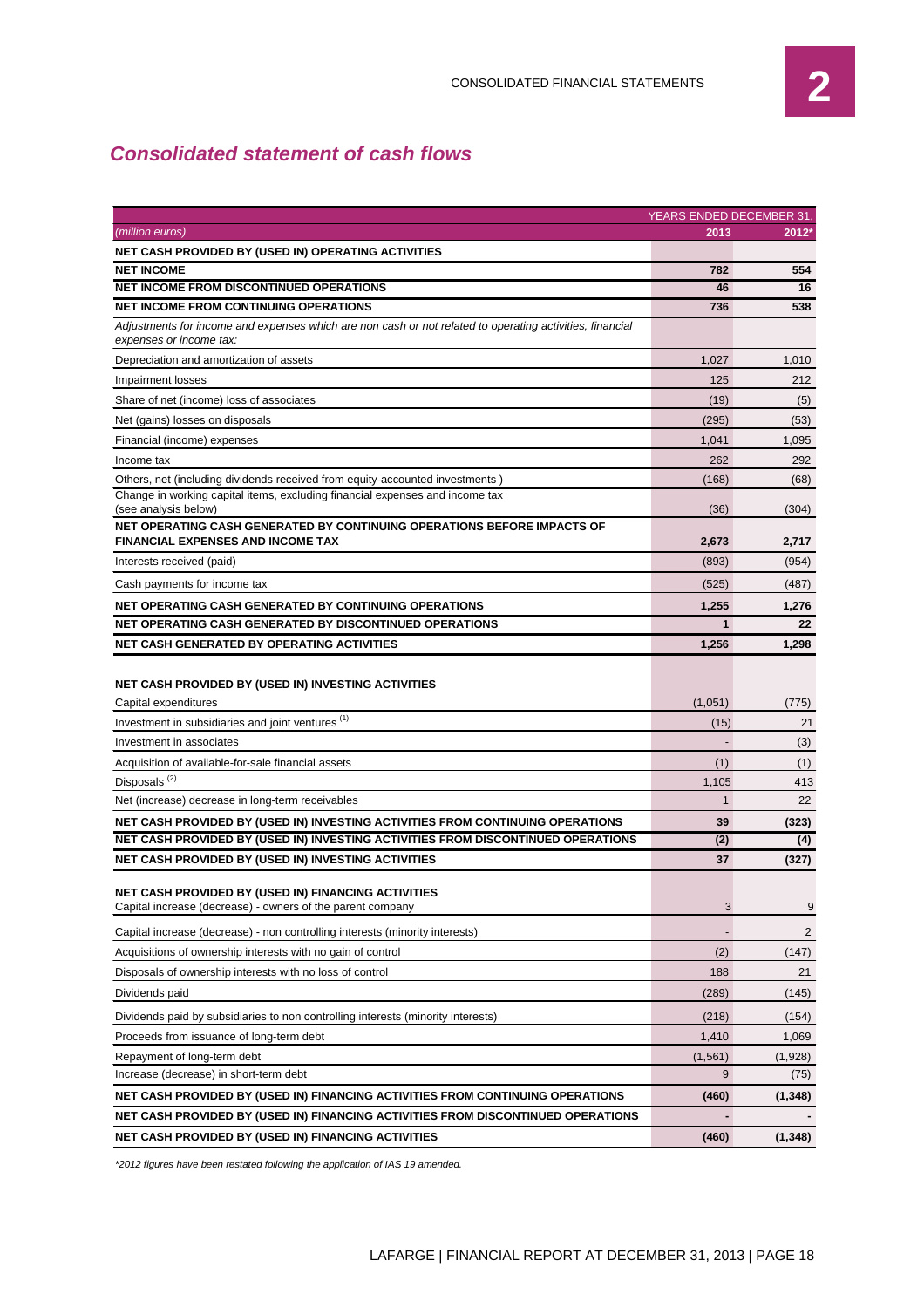|                                                                                                        | YEARS ENDED DECEMBER 31 |       |  |
|--------------------------------------------------------------------------------------------------------|-------------------------|-------|--|
| (million euros)                                                                                        | 2013                    | 2012* |  |
| INCREASE/(DECREASE) IN CASH AND CASH EQUIVALENTS FROM CONTINUING OPERATIONS                            | 834                     | (395) |  |
| Increase (decrease) in cash and cash equivalents from discontinued operations                          | (1)                     | 18    |  |
| Net effect of foreign currency translation on cash and cash equivalents and other non monetary impacts | (220)                   | (61)  |  |
| Cash and cash equivalents at beginning of the year                                                     | 2,733                   | 3,171 |  |
| CASH AND CASH EQUIVALENTS AT END OF THE YEAR                                                           | 3,346                   | 2,733 |  |
| (1) Net of cash and cash equivalents of companies acquired                                             | 5                       |       |  |
| (2) Net of cash and cash equivalents of companies disposed of                                          | (100)                   |       |  |
| ANALYSIS OF CHANGES IN OPERATING WORKING CAPITAL ITEMS                                                 | (36)                    | (304) |  |
| (Increase)/decrease in inventories                                                                     | (46)                    | (183) |  |
| (Increase)/decrease in trade receivables                                                               | (172)                   | (107) |  |
| (Increase)/decrease in other receivables – excluding financial and income tax receivables              | (10)                    | (44)  |  |
| Increase/(decrease) in trade payables                                                                  | 233                     | 24    |  |
| Increase/(decrease) in other payables – excluding financial and income tax payables                    | (41)                    | 6     |  |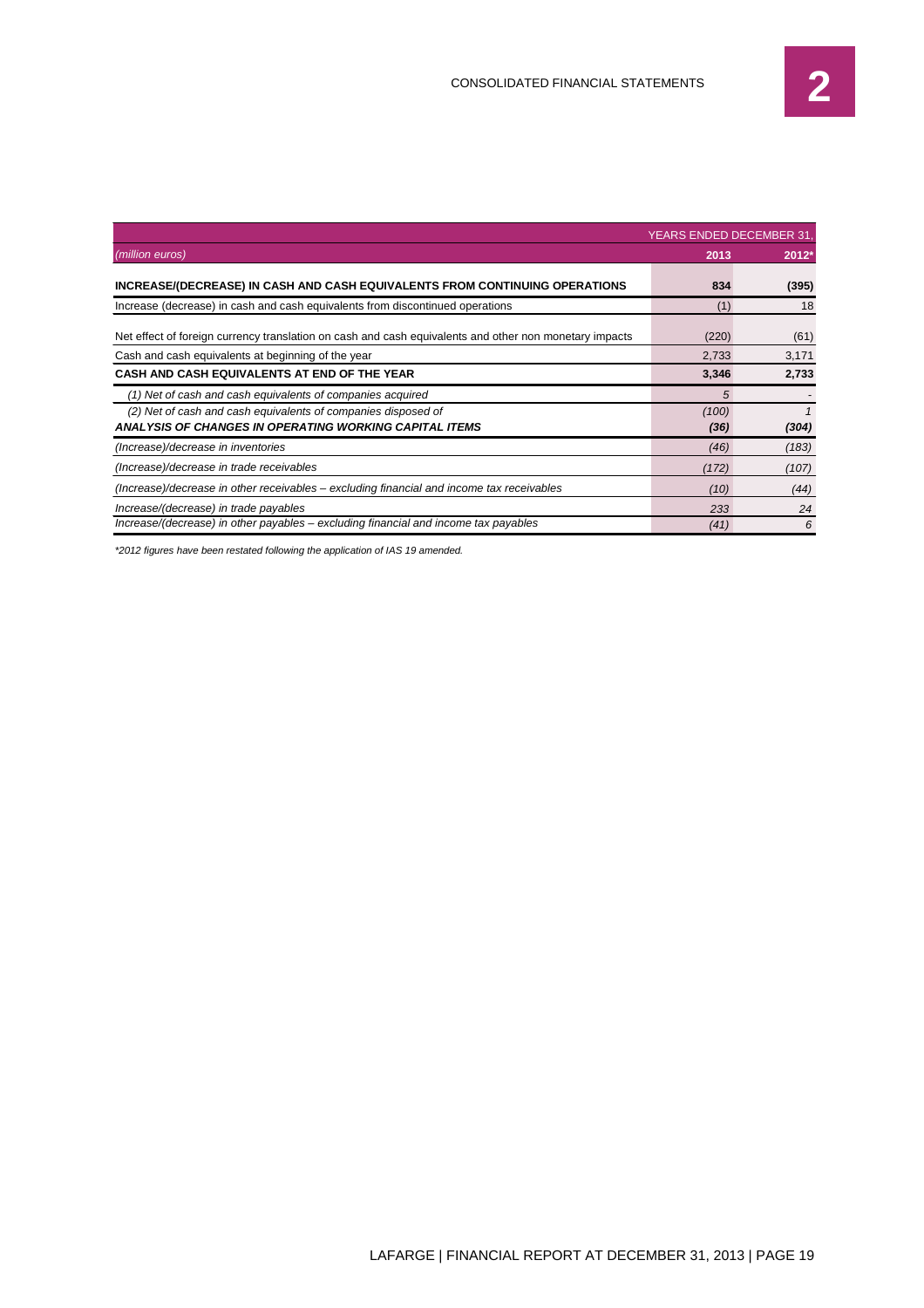## *Consolidated statement of changes in equity*

|                                                     |                           | Of which<br><b>Treasury</b> |       | <b>Common</b> Additional paid- | <b>Treasury</b> | <b>Retained</b> | <b>Other reserves</b> | <b>Foreign currency</b> | <b>Equity attribuable to</b><br>translation the owner of the parent | Non controlling          |                          |
|-----------------------------------------------------|---------------------------|-----------------------------|-------|--------------------------------|-----------------|-----------------|-----------------------|-------------------------|---------------------------------------------------------------------|--------------------------|--------------------------|
|                                                     | <b>Outstanding Shares</b> | shares                      | stock | in capital                     | shares          | earnings (*)    | $^{\circ}$            | adjustments             | company                                                             | interests                | Equity                   |
|                                                     | (number of shares)        |                             |       |                                |                 |                 |                       |                         |                                                                     |                          |                          |
| <b>BALANCE AT JANUARY 1, 2012</b>                   | 287,247,518               | 233,448                     | 1,149 | 9,684                          | (17)            | 6,217           | (751)                 | (280)                   | 16,002                                                              | 2,197                    | 18,199                   |
| Net income                                          |                           |                             |       |                                |                 | 365             |                       |                         | 365                                                                 | 189                      | 554                      |
| Other comprehensive income, net of income tax       |                           |                             |       |                                |                 |                 | (174)                 | (439)                   | (613)                                                               | (53)                     | (666)                    |
| Total comprehensive income                          |                           |                             |       |                                |                 | 365             | (174)                 | (439)                   | (248)                                                               | 136                      | (112)                    |
| Dividends                                           |                           |                             |       |                                |                 | (145)           |                       |                         | (145)                                                               | (170)                    | (315)                    |
| Issuance of common stock                            | 7,984                     |                             |       |                                |                 |                 |                       |                         | $\overline{\phantom{a}}$                                            |                          |                          |
| Share based payments                                |                           |                             |       | 11                             |                 |                 |                       |                         | 11                                                                  | $\overline{\phantom{a}}$ | 11                       |
| Treasury shares                                     |                           | (76, 165)                   |       |                                | 6               | (6)             |                       |                         | $\overline{\phantom{a}}$                                            | $\overline{\phantom{a}}$ |                          |
| Changes in ownership with no gain / loss of control |                           |                             |       |                                |                 | 46              |                       |                         | 46                                                                  | (93)                     | (47)                     |
| Other movements                                     |                           |                             |       |                                |                 |                 |                       |                         | $\blacksquare$                                                      | 11                       | 11                       |
| <b>BALANCE AT DECEMBER 31, 2012</b>                 | 287,255,502               | 157,283                     | 1,149 | 9,695                          | (11)            | 6,477           | (925)                 | (719)                   | 15,666                                                              | 2,082                    | 17,748                   |
| <b>BALANCE AT JANUARY 1, 2013</b>                   | 287.255.502               | 157,283                     | 1,149 | 9,695                          | (11)            | 6,477           | (925)                 | (719)                   | 15,666                                                              | 2,082                    | 17,748                   |
| Net income                                          |                           |                             |       |                                |                 | 601             |                       |                         | 601                                                                 | 181                      | 782                      |
| Other comprehensive income, net of income tax       |                           |                             |       |                                |                 |                 | 40                    | (1,569)                 | (1,529)                                                             | (132)                    | (1,661)                  |
| Total comprehensive income                          |                           |                             |       |                                |                 | 601             | 40                    | (1, 569)                | (928)                                                               | 49                       | (879)                    |
| Dividends                                           |                           |                             |       |                                |                 | (289)           |                       |                         | (289)                                                               | (216)                    | (505)                    |
| Issuance of common stock                            | 109,895                   |                             |       | 3                              |                 |                 |                       |                         | 3                                                                   | $\overline{\phantom{a}}$ | 3                        |
| Share based payments                                |                           |                             |       | 14                             |                 |                 |                       |                         | 14                                                                  | $\overline{a}$           | 14                       |
| Treasury shares                                     |                           | (139, 348)                  |       |                                | 10              | (10)            |                       |                         | $\blacksquare$                                                      | $\overline{\phantom{a}}$ | $\overline{\phantom{a}}$ |
| Changes in ownership with no gain / loss of control |                           |                             |       |                                |                 | 84              |                       |                         | 84                                                                  | 102                      | 186                      |
| Other movements                                     |                           |                             |       |                                |                 | 5               |                       |                         | 5                                                                   | (66)                     | (61)                     |
| <b>BALANCE AT DECEMBER 31, 2013</b>                 | 287, 365, 397             | 17,935                      | 1,149 | 9,712                          | (1)             | 6,868           | (885)                 | (2, 288)                | 14,555                                                              | 1,951                    | 16,506                   |